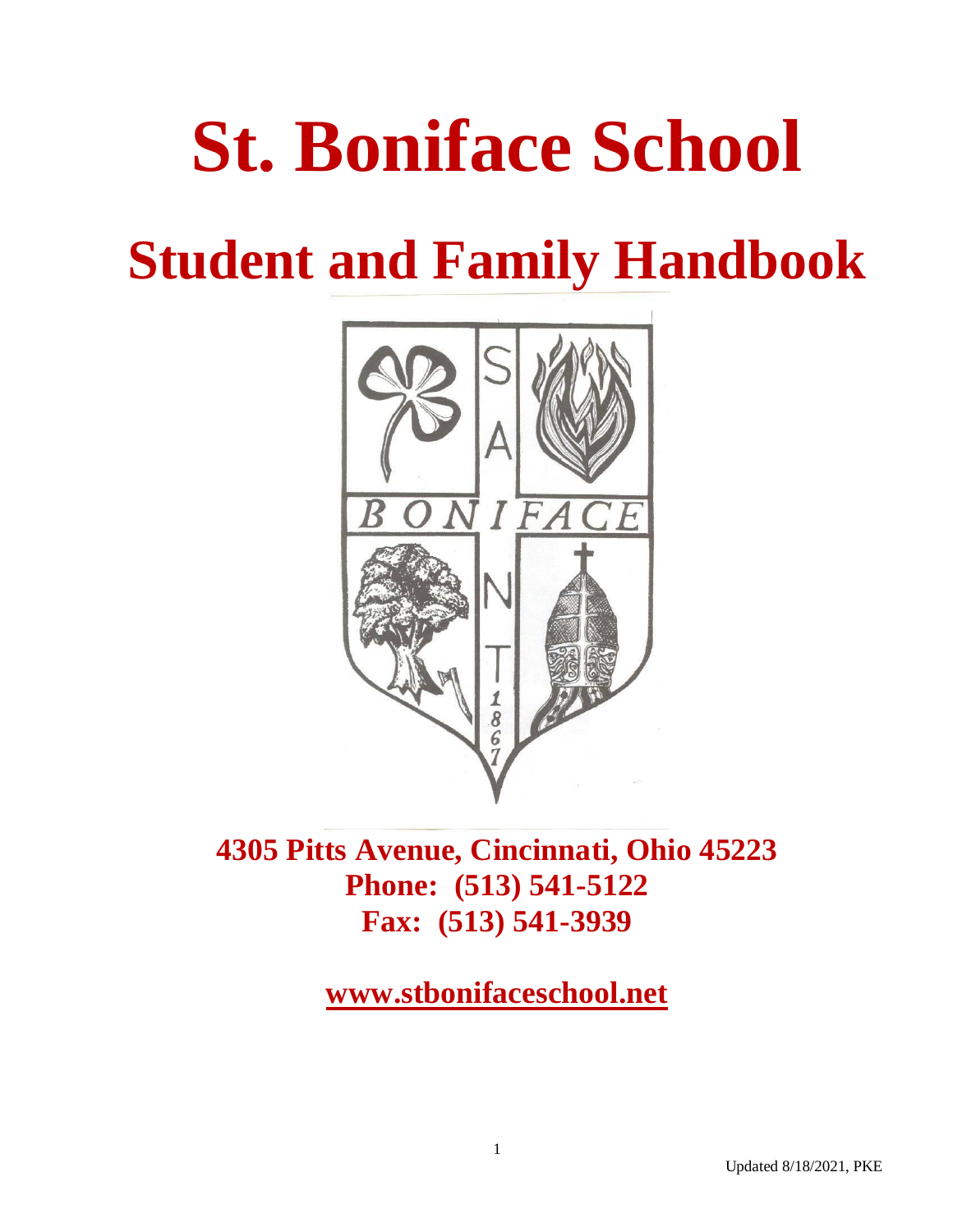### **Family/Student Handbook**

School Year 2021-2022

#### **Contents**

| <b>MISSION STATEMENT</b>                               | p. 3         |
|--------------------------------------------------------|--------------|
| <b>SCHOOL PHILOSOPHY</b>                               | p. 3         |
| <b>ADMISSIONS POLICY</b>                               | p. 4         |
| <b>ACADEMICS POLICY</b>                                | $p. 5 - 7$   |
| <b>RELIGIOUS EDUCATION POLICY</b>                      | p. 7         |
| <b>ATTENDANCE POLICY</b>                               | p. $7 - 8$   |
| <b>DISCIPLINE POLICY</b>                               | $p. 8 - 11$  |
| <b>UNIFORM POLICY</b>                                  | p. 11 - 13   |
| <b>HARASSMENT, INTIMIDATION, &amp; BULLYING POLICY</b> | p. 13 - 14   |
| <b>HEALTH POLICY</b>                                   | p. 13 - 16   |
| <b>RESPONSIBLE USE OF TECHNOLOGY</b>                   | p. 17        |
| <b>TUITION POLICY</b>                                  | p. 18 - 19   |
| <b>EXTRA CURRICULARS</b>                               | p. 19        |
| <b>FUNDRAISING/OUTREACH</b>                            | p. $19 - 20$ |
| <b>FAMILY INFORMATION and COMMUNICATION</b>            | p. $20 - 21$ |
| <b>TRANSPORTATION and ARRIVAL/DISMISSAL</b>            | p. 21 - 24   |
|                                                        |              |

**Questions/Concerns/Comments: [pebert@stbonifaceschool.net](mailto:pebert@stbonifaceschool.net)**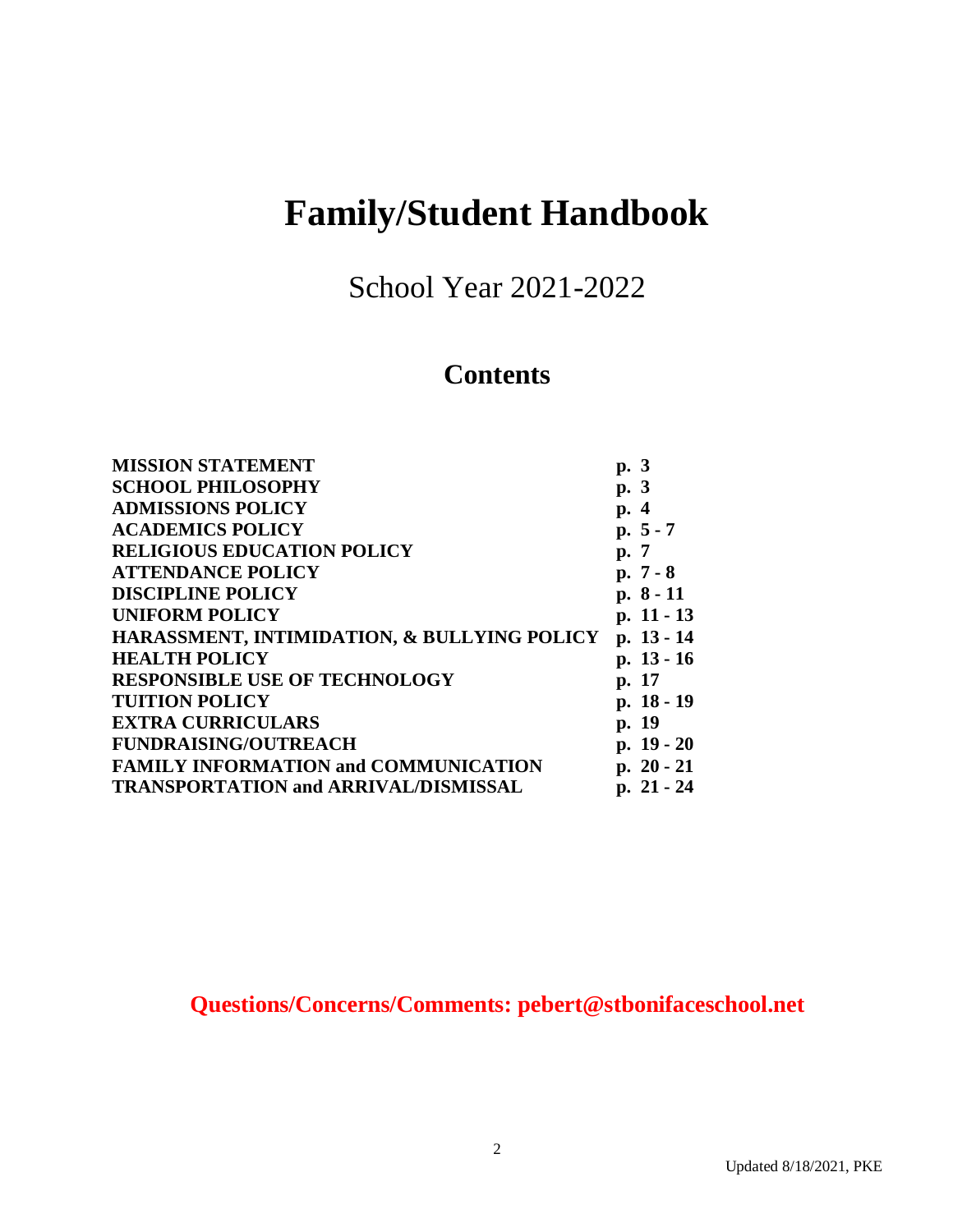#### **MISSION STATEMENT**

Saint Boniface School is a Faith Community grounded in the Gospel message of Jesus Christ and committed to the education of all of its children.

#### **PHILOSOPHY OF ST. BONIFACE SCHOOL**

St. Boniface School is committed to educating the whole student in the knowledge and skills necessary to prepare each individual for his/her place in society. Education must seek to direct the spiritual, intellectual, emotional, physical and social development of the whole child. Although St. Boniface School is concerned primarily with formal learning, it neglects none of these aspects of the student's personality and needs. Thus, to ensure maximum growth in these areas, teachers and parents/guardians need to work together.

The education of a child is a growth process. Provisions are made in the curriculum through a variety of motivational and educational methods to assure that each individual is met on his/her own level and can successfully develop his/her potentialities. The educational growth of the child is assessed according to the student's own ability.

Furthermore, as a Catholic School, St. Boniface School teaches basic principles of Catholic doctrine, emphasizing the spiritual growth of the child, acknowledging each one's dependence on his/her Creator and the necessity of giving the Father love and praise. St. Boniface School endeavors to instill in its students the ability to adjust to the demands of an ever-changing society and to exercise and implement good moral decisions. This knowledge and resultant behavior will prepare the child for life.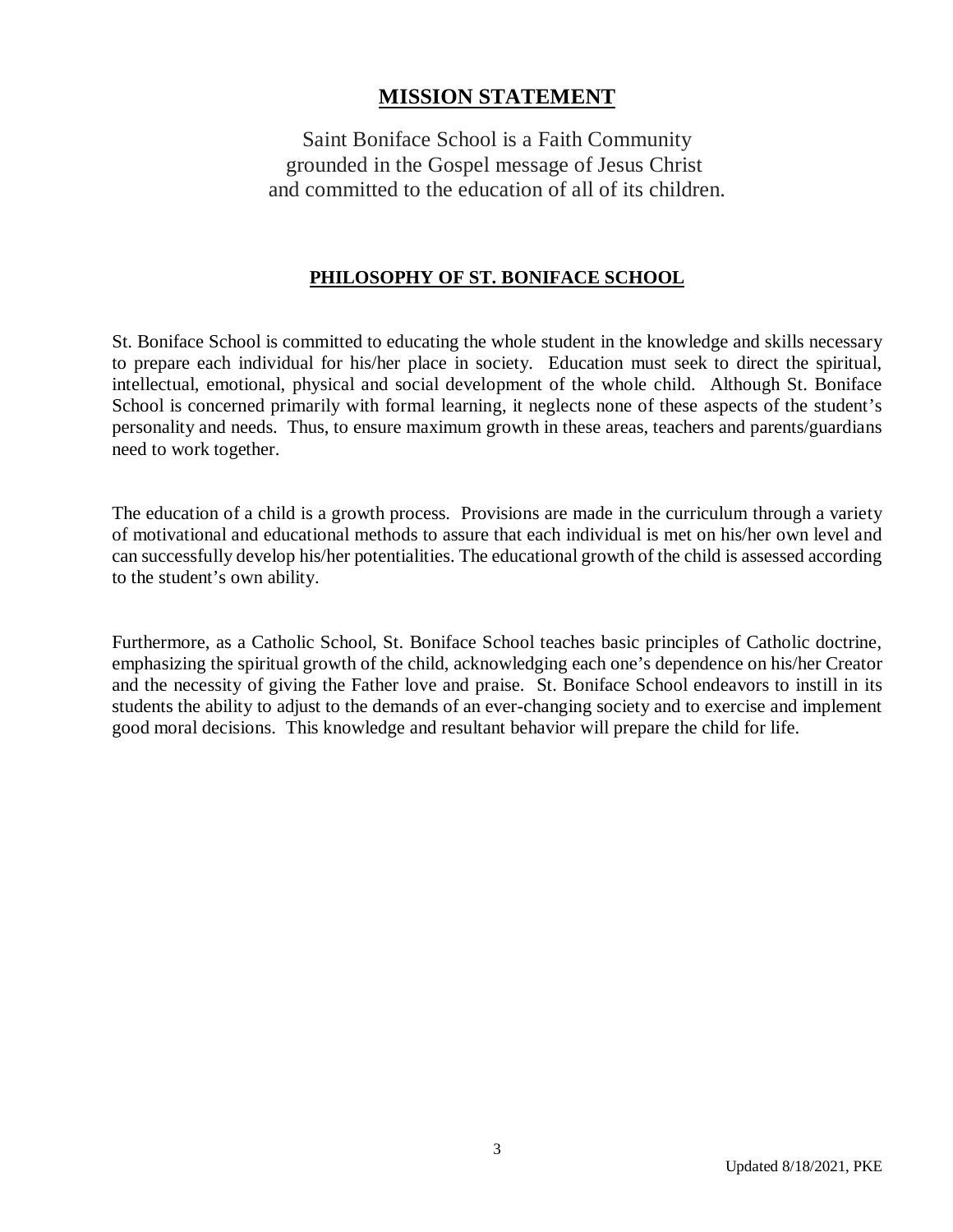#### **ADMISSIONS POLICY**

St. Boniface School has established the following policies concerning admission to the school:

- 1. Students whose parents/guardians are registered members of St. Boniface or St. Leo Parishes will be given first priority to all grades, as will siblings of current students. The parents/guardians must meet with the principal to determine if their child meets the admission criteria of the Archdiocese of Cincinnati. Admission depends on the space available in the grades, and the school's ability to meet the needs of the student.
- 2. After reviewing records from the current/previous school, a pre-admission screening in mathematics and language arts is generally required to determine the student's placement and the school's ability to meet the child's needs.
- 3. To be accepted in kindergarten, students must have reached the age of 5 by September 30, as verified by a legal document. Students who turn five years old between October 1 and January 1 will be considered as underage candidates for kindergarten, and may be admitted at the discretion of the principal. Parents/guardians must schedule the underage eligibility testing though their local public school district.
- 4. All children receive the same consideration for admission regardless of race, color, religion, national origin or ancestry.
- 5. New students must show evidence of immunization in accordance with the State of Ohio, and a complete health record within 14 days of registration. (Archdiocese of Cincinnati policy)

#### 6**. All new students are on probation for the first year of enrollment.**

Registration for the school year for students currently attending St. Boniface School will be held during the month of January. Parents/guardians will receive registration information. A \$25.00 per family non-refundable Registration Fee is required at the time of registration. Registration cannot be completed until the Registration Fee has been received. Current students should be registered by February 1; otherwise, they are not guaranteed enrollment for the next school year. Open enrollment for students not currently attending St. Boniface School will begin in February and will continue until classes are filled. Registration is on a first come-first served basis.

#### **NON-DISCRIMINATION POLICY**

St. Boniface School admits students of any race, color, creed, sex, national and ethnic origin to all rights, privileges, programs, and activities generally accorded or made available to all students at the school. It does not discriminate on the basis of race, color, creed, sex, national and ethnic origin in administration of educational policies, admission policies, loan programs, athletic and other school administered programs.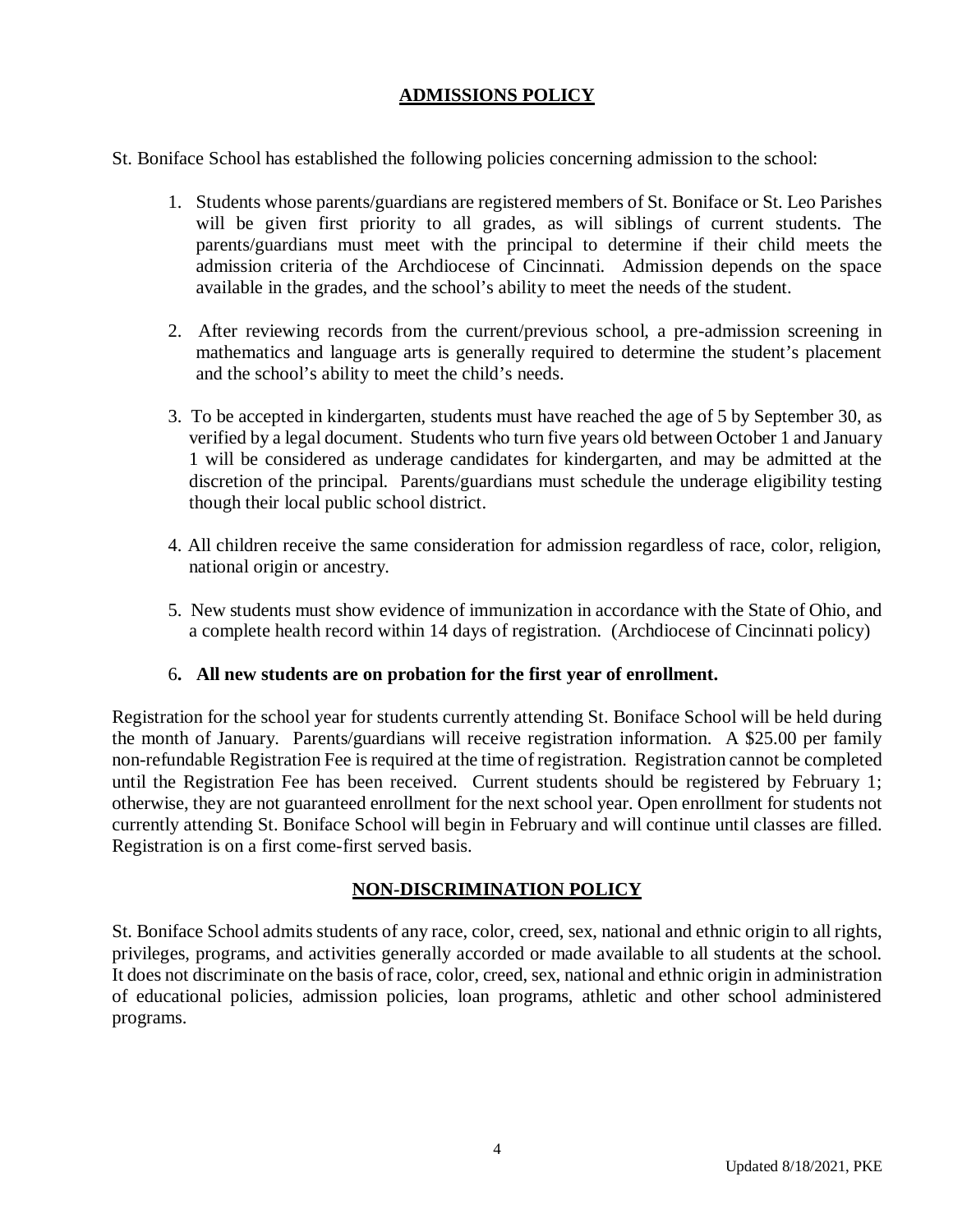#### **ACADEMICS POLICY**

#### **Accreditation**

St. Boniface School is accredited by the Ohio Catholic School Accrediting Association, a division of the Ohio State Department of Education.

#### **Curriculum**

Our curriculum is the Graded Course of Studies issued by the Superintendent of Schools for the Archdiocese of Cincinnati in accord with the State of Ohio recommendations for elementary schools. It includes Art, Health, Language Arts, Mathematics, Music, Physical Education, Religion, Science, Social Studies and Technology.

#### **Grade Scale**

 $100 - 93 = A$  $92 - 85 = B$  $84 - 77 = C$  $76 - 70 = D$ 69 and below  $=$  F

#### **Honors**

- First Honors: average grade of all the student's classes is between 93 100, no grade lower than 85 or "O" in their classes.
- Second Honors: average grade of all the student's class is between 85 100, no grade lower than 77 or "O" and "S" in their classes
- The "Zero-Zero" Award is presented to students who have not been unexcused absence, tardy, or early dismissal during the quarter.

#### **Promotion**

- Promotion is based on student achievement, the judgment of the principal, the teachers who have been working with the student, and the consultation with the parents or guardians. The teacher uses the Graded Course of Study as a standard. Standardized tests are used to further determine progress. A student who receives unsatisfactory grades as the yearly average may be retained in grades K, 1, 2 and 3. Parents/guardians will be notified in ample time if their child is struggling, and any assistance available in the school will be offered. If the child appears to be immature and not ready to advance to grade K, 1, 2 or 3, the teacher and principal will also meet with the parent(s)/guardian(s) to determine the child's readiness and ability to succeed at the next level.
- Third grade students who do not pass the state's Third Grade Reading Guarantee during the course of the third grade year may not be promoted to fourth grade until they pass the state test.
- Students in grades 3 through 8 who receive an **"F"** yearly average will fail the subject. A student who receives an "**F**" average (below 70%) in any two subjects must successfully complete a summer program or be retained in the same grade. The summer program must be approved by St. Boniface. Summer make-up work outside a qualified program must be approved by the principal. A student who has failed grade 7 or 8 (except for health reasons) may not repeat the grade at St. Boniface School except for extenuating circumstances.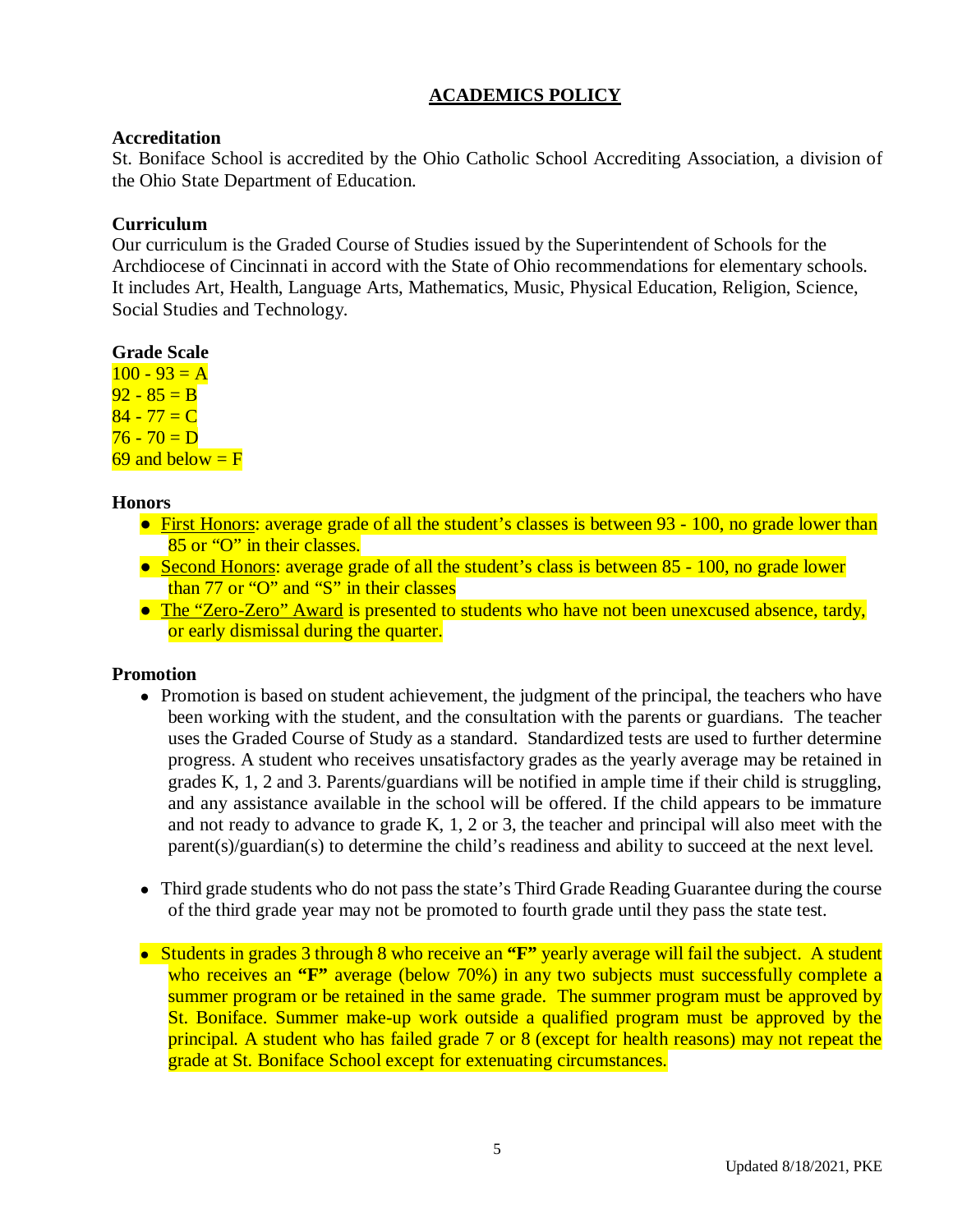**GRADUATION --** Eighth Grade Graduation is celebrated with prayer, awards, a reception and diploma confirming official promotion to the ninth grade. All families are cordially invited to celebrate with the graduates. The following stipulations are in place for student participation in graduation:

| Pass all classes                                                   | participation in the graduation ceremony and receive diploma                                                                                                                   |
|--------------------------------------------------------------------|--------------------------------------------------------------------------------------------------------------------------------------------------------------------------------|
| <b>Fail one class</b>                                              | participation in the graduation ceremony, no diploma until credit is<br>received for the class the student failed                                                              |
| <b>Fail two classes</b>                                            | no participation in the graduation ceremony, but the student is still<br>able to be "promoted" upon recovering credit for the classes the<br>student failed.                   |
| <b>Fail more than two classes</b>                                  | no participation in the graduation ceremony and the student will not<br>be able to be "promoted" to 9th grade by St. Boniface                                                  |
| All materials returned and<br>fees paid                            | participation in the graduation ceremony and receive diploma                                                                                                                   |
| Missing materials and/or fees<br>with plan to reconcile            | participation in the graduation ceremony, but no diploma. Student<br>will be awarded a diploma and permanent records released once all<br>materials and fees are reconciled    |
| <b>Missing materials and/or fees</b><br>with no plan to return/pay | no participation in the graduation ceremony, but no diploma. Student<br>will be awarded a diploma and permanent records released once all<br>materials and fees are reconciled |

**HOMEWORK --** Families should expect a reasonable amount of homework each evening. Approximate homework times are given below. Some students may require more time to complete homework assignments. If a student repeatedly comes home without homework, or if the student seems to be spending an excessive amount of time on homework, please contact the teacher.

| Grade $K-1$ : 15 minutes |                              | Grades $4 - 6$ : 30-45 minutes |  |
|--------------------------|------------------------------|--------------------------------|--|
|                          | Grades $2-3$ : 15-30 minutes | Grades $7-8$ : $45-90$ minutes |  |

Homework assignments are to be completed and turned in on time. All homework is to be done neatly. If a child will be absent, please request homework by 8:00 a.m. on that day. If another student will be picking up homework, please call by 7:45 a.m. so that the absent student's teacher can be notified. Students are responsible for finishing assignments and make-up work according to the individual classroom teacher's rules and expectations.

#### **Progress Reports**

Progress reports are sent home midway in each quarter to parents/guardians of all students to appraise the parent/guardian of the student's current standing. If improvement is needed, there is still time for that before the quarter ends.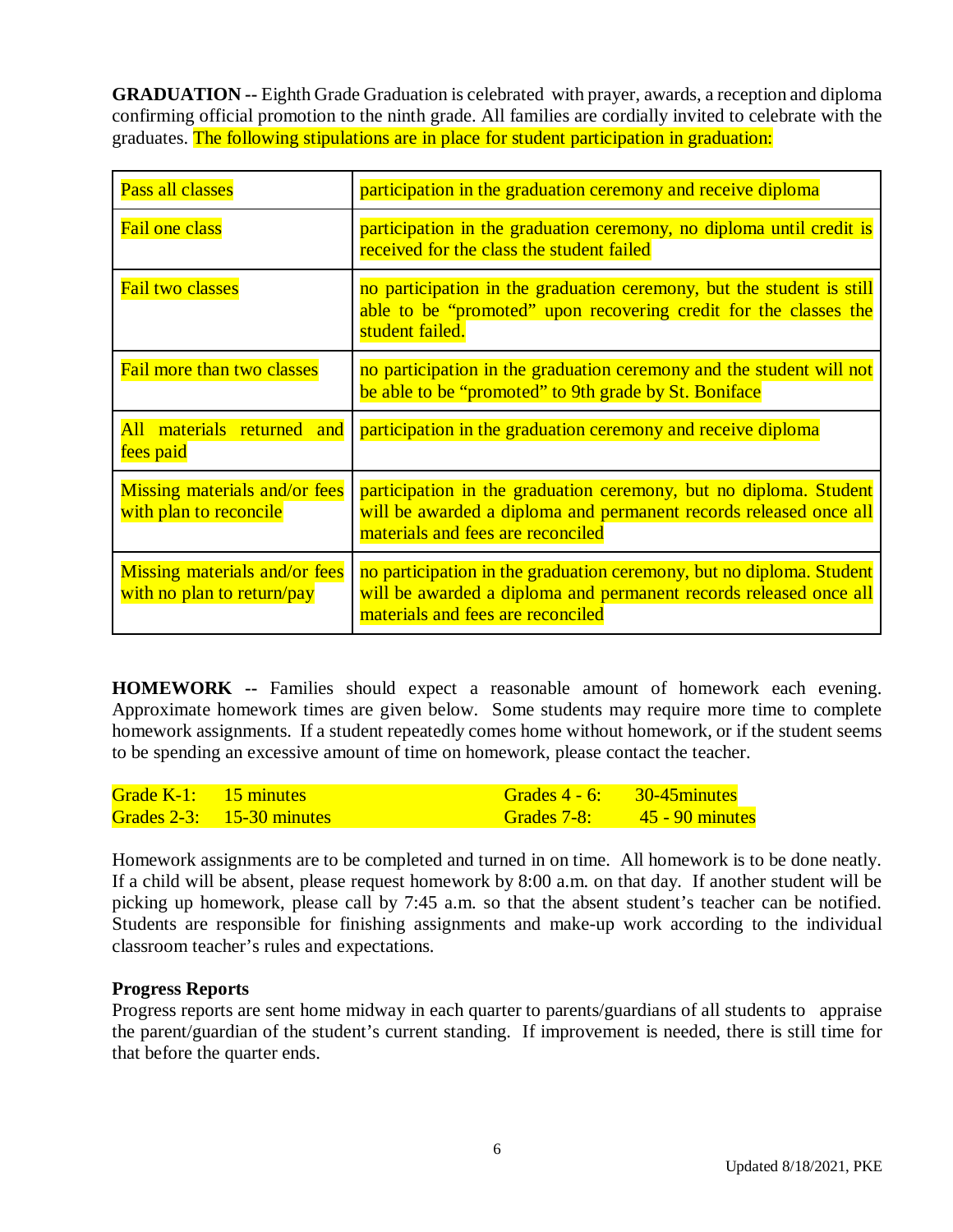#### **Testing**

Students in Grades K through 7 take the Iowa Tests of Basic Skills in the spring. Students in grades 3-8 take the Ohio achievement tests in the spring. Eighth grade students take a high school placement test in November. Grade 3 students take the Ohio Third Grade Reading Guarantee and the IOWA form E test in the fall. Students identified as English Language Learners also take the OELPA test in late winter/early spring.

#### **Supplies**

Each class has a supply list. Families are responsible for replenishing supplies throughout the year. If this is problematic for your family, please contact the school office and look for support in purchasing these items.

#### **Transfer/Withdrawals and Change of Address**

Parents/guardians are asked to come to the school and sign a Withdrawal Form when they are withdrawing their child from St. Boniface School. The school will forward student records when the receiving school sends a signed request from the parent/guardian. As a matter of Archdiocesan policy, no records of any kind will be transferred without written consent of the parent/guardian. Your child should take his/her personal possessions home on the last day of attendance at St. Boniface School. Report cards and school records will be released only if your child's tuition and fees are paid in full to the date of withdrawal.

If families move during the school year, PLEASE SEND YOUR NEW ADDRESS AND PHONE NUMBER TO THE SCHOOL OFFICE AS SOON AS POSSIBLE**,** as your address determines your child's eligibility for "yellow bus" transportation.

#### **RELIGIOUS EDUCATION POLICY**

All students attending St. Boniface School are required to participate and cooperate in religion classes, religious services, and activities for their grade level.

All parents/guardians are urged to instill in their children an appreciation of spiritual values.

Liturgies are celebrated during the week. Students attend all liturgies scheduled for their classes during school hours and are expected to participate in planning and execution of services.

There are opportunities for Catholic students to receive the Sacrament of Penance during Lent and Advent. At other times this is the personal responsibility of the students and their parents/guardians. All students will be helped to develop a personal prayer life and to actively participate in the liturgical prayer of their Church. For Catholic students, First Eucharist is generally celebrated in Grade 2, as is the Sacrament of Reconciliation. Confirmation for students in Grades 7 and 8 is celebrated according to the home parish schedule.

#### **ATTENDANCE POLICY**

**Attending school is a state law**. In cases of habitual absence or truancy, the parent/guardians may be subject to court action. **Attendance has a significant effect on learning; students may be retained or not accepted back due to attendance issues.** Excessive absences without a doctor's note or documentation may result in retention, dismissal, or court action.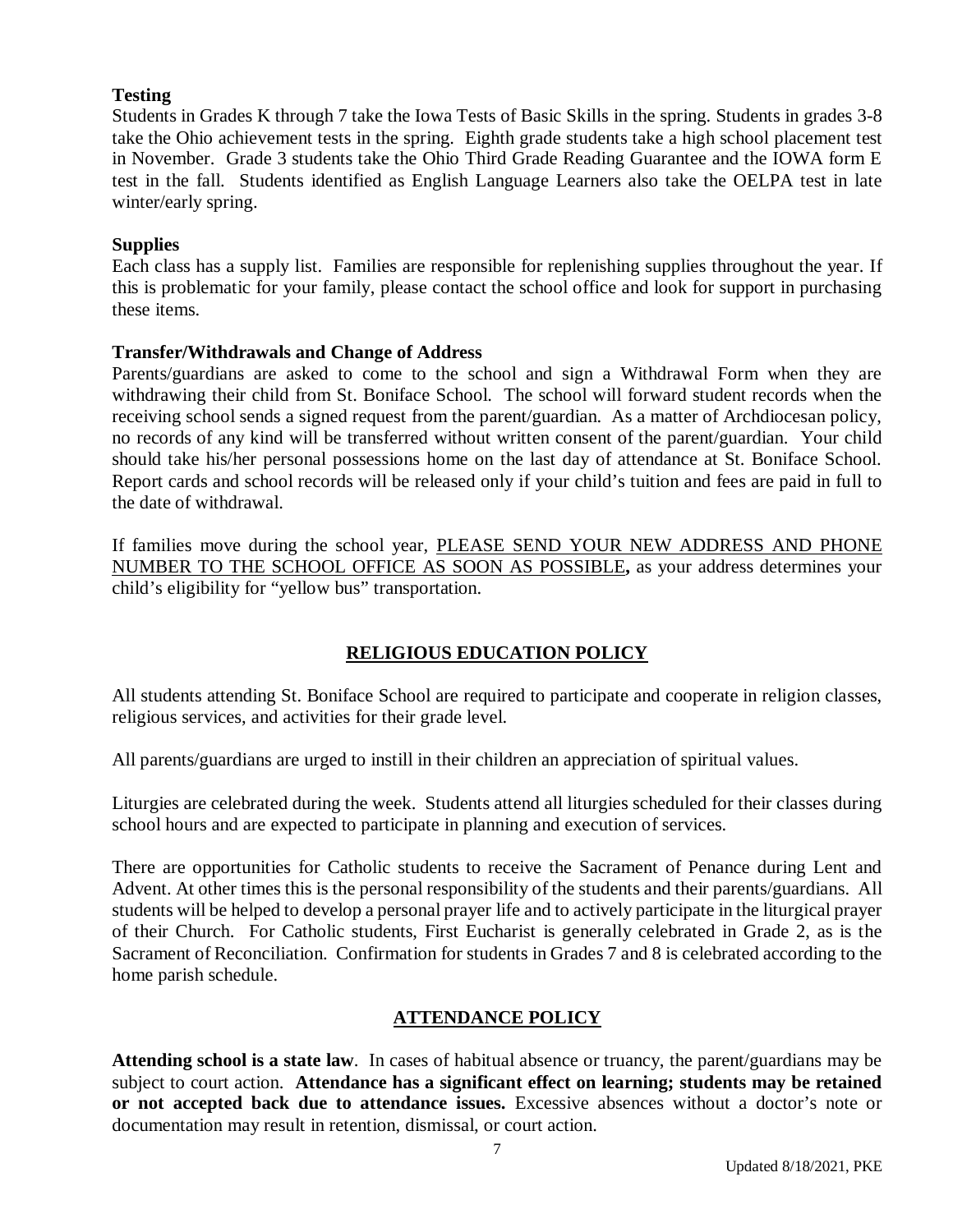Any student arriving at school after 7:45 a.m. will need to obtain a Tardy Slip from the office before entering the classroom. **Parents/guardians are not permitted to accompany children to the classrooms.** Students who are on a late bus are tardy but excused. This record does not affect the "0- 0" Award. Tardiness is recorded as part of the student's permanent record.

The school hours are 7:45 a.m. to 2:15 p.m. Students may enter the building at **7:15 a.m. for breakfast,** or at **7:30 a.m. to go to classrooms**. The dismissal bell rings at 2:15 p.m.

Parents/guardians must **CALL THE SCHOOL OFFICE BEFORE 8:00 A.M. (541-5122)** if the children are going to be absent. The secretary will then notify each child's teacher. Even though a phone call has been made, upon returning to school, **the child must give the teacher a written note signed by the parent/guardian explaining the absence.**

Leaving school early is the same as showing up late to school. This will be tracked and counted against a student's attendance record. In order to pick your student up early, parents/guardians must call the school office ahead of time, then park in the back parking lot and enter the school through the front entrance. Students will not be released "early" after 2:00 P.M. so please plan accordingly. No student is permitted to leave the school premises during school hours without the written consent of his/her parent/guardian. Students are picked up in the office after being signed out by an authorized adult. If a student is to be excused from school during any part of the regular school day, **a note stating the reason and signed by the parent/guardian is required.**

Students and families are responsible for work missed by students because of late entrance, illness or vacations. If a student is marked as "excused" they will not be penalized for their absence or tardy. Families should call the school by 8:00 am in order to request missed homework for a child. Parents will be given "Attendance Notes" to fill out and provide homeroom teachers the day following a student's absence from school. Failure to do so will count against your student's record.

Students who have not missed any class time and who have not been tardy or left early will be awarded certificates at the end of each grading period.

#### **DISCIPLINE POLICY**

St. Boniface's discipline code is built on respect and cooperation, both essential for learning. Our goal is to provide a learning environment in which all students can be successful. Positive behavior allows students to pay attention and to concentrate on the lessons presented. When students require constant supervision and correction, neither the student or the class benefits. Therefore, respectful and cooperative behavior is necessary for the common good.

Encouragement and positive reinforcements are given to students as we seek to highlight model behavior. Ultimately, each student is responsible for his or her own behavioral choices.

Expectations for all students:

- a. Be on time and present in school. The school day begins promptly at 7:45 A.M. It is recommended that students be in the classroom by 7:40 A.M. to allow for ample time to prepare for the day.
- b. Be in proper uniform at all times.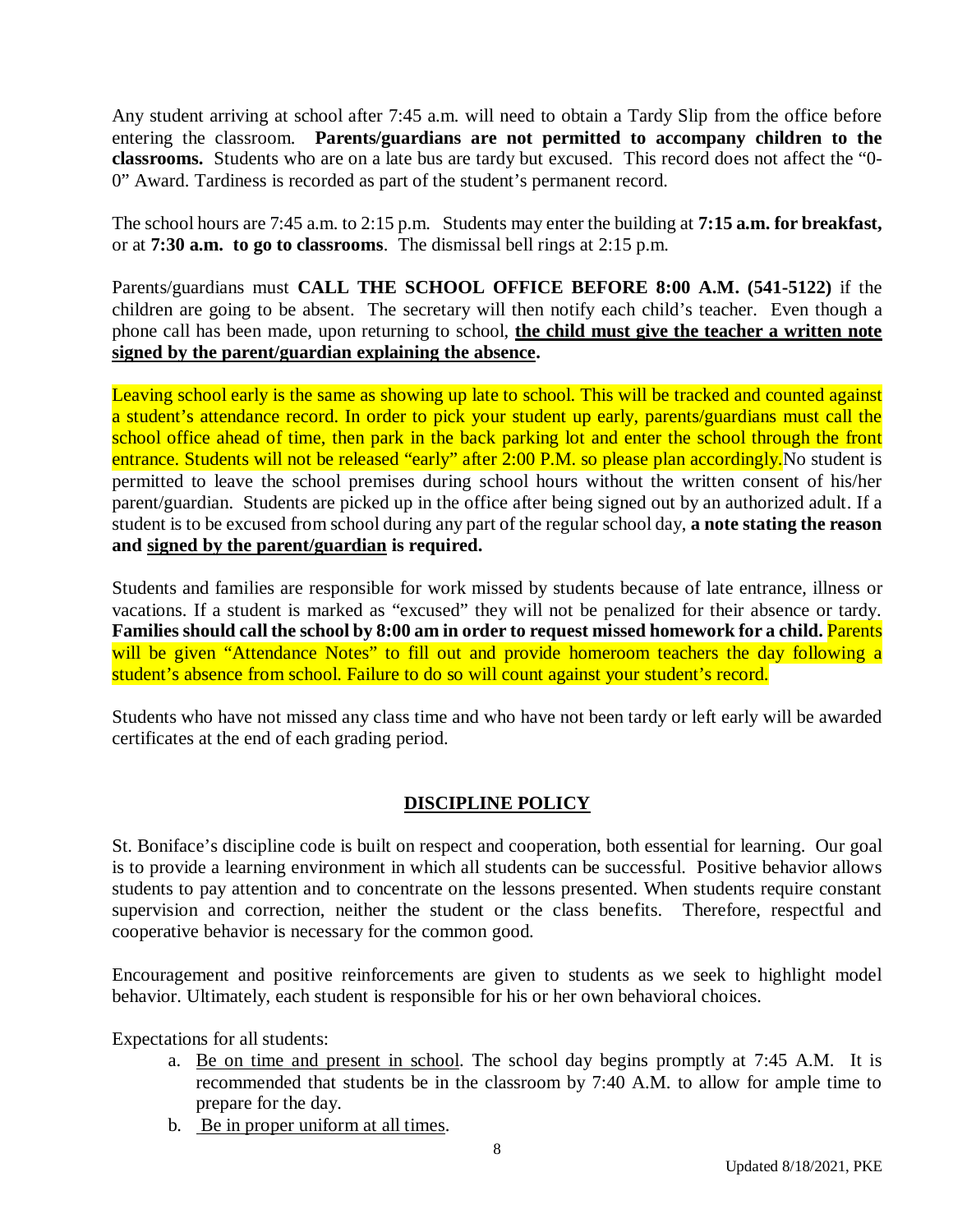Dress Code Policy is included in this handbook.

- c. Be respectful to teachers, staff, volunteers, other students, school property and other students' property.
- d. Follow teachers' directions. Defiance or refusal to comply is serious, ask for help if you are having a problem.
- e. Behave properly in church. Church is a place of prayer. Students' must respect the importance of this time and space regardless of religious affiliations.
- f. Use appropriate language and gestures. Profanity or inappropriate gestures are unacceptable.
- g. Engage in safe and appropriate activities. No gum **anywhere in school or on the grounds**. Students are not permitted to act in any way that could potentially bring harm to them or any other members of the school community.
- h. Be responsible for his/her own learning. Students are expected to behave in a manner that allows other students to learn. Behavior that distracts or disrupts the class or teacher is not acceptable.

#### **Cell Phones/Electronic devices**

● It is the school's recommendation that students do not bring cell phones/electronic devises to school. If a student chooses to bring a cellphone to school then (s) he is responsible for the safe keeping of it. Students are not permitted to have their cell phones/electronic devices out during school for any reason. Cell phones/electronic devices must be turned off and properly stored in a student's book bag. A student will be warned to put the phone away once before it is confiscated and taken to the office for the parent to pick up. The school is not responsible for any damaged or lost cell phones/electronic devices as we do not support them being at school.

#### **Incident Reports (IRs)**

● IRs are sent home or emailed to inform parents/guardians of infractions so that they are aware of and may assist in correcting the behavior. Depending on the severity of the inciden, Incident Reports can be warnings, or can carry a value of **one or more incident points**. **Parents/guardians are asked to acknowledge all incident reports by signing them.** A parent or guardian's signature simply indicates that the report has been received. It does not imply agreement or disagreement with what is written.

#### **Conduct infractions or violations may be dealt with in any of the following manners:**

- Incident report sent to the parent/guardian for a signature
- Phone conference with the parent/guardian
- Loss of lunch and/or recess with class
- Written work
- Suspension: in- or out-of-school. Dates for suspension are at the discretion of the principal. During a suspension, the student is prohibited from participating in all school activities, including sports. Parents/guardians will be notified by phone call and/or letter. **Parent/guardian must come to school for a conference before the student is readmitted** to the classroom. Students involved in a fight occurring on school property will be sent home immediately, and may incur further disciplinary action.
- Expulsion– a single serious offense, or repeated offenses during a probation period can be cause for expulsion. Students who habitually disregard school rules will have a conference with their teacher/parents/principal. If there is no positive change of behavior, the student may be dismissed from St. Boniface School.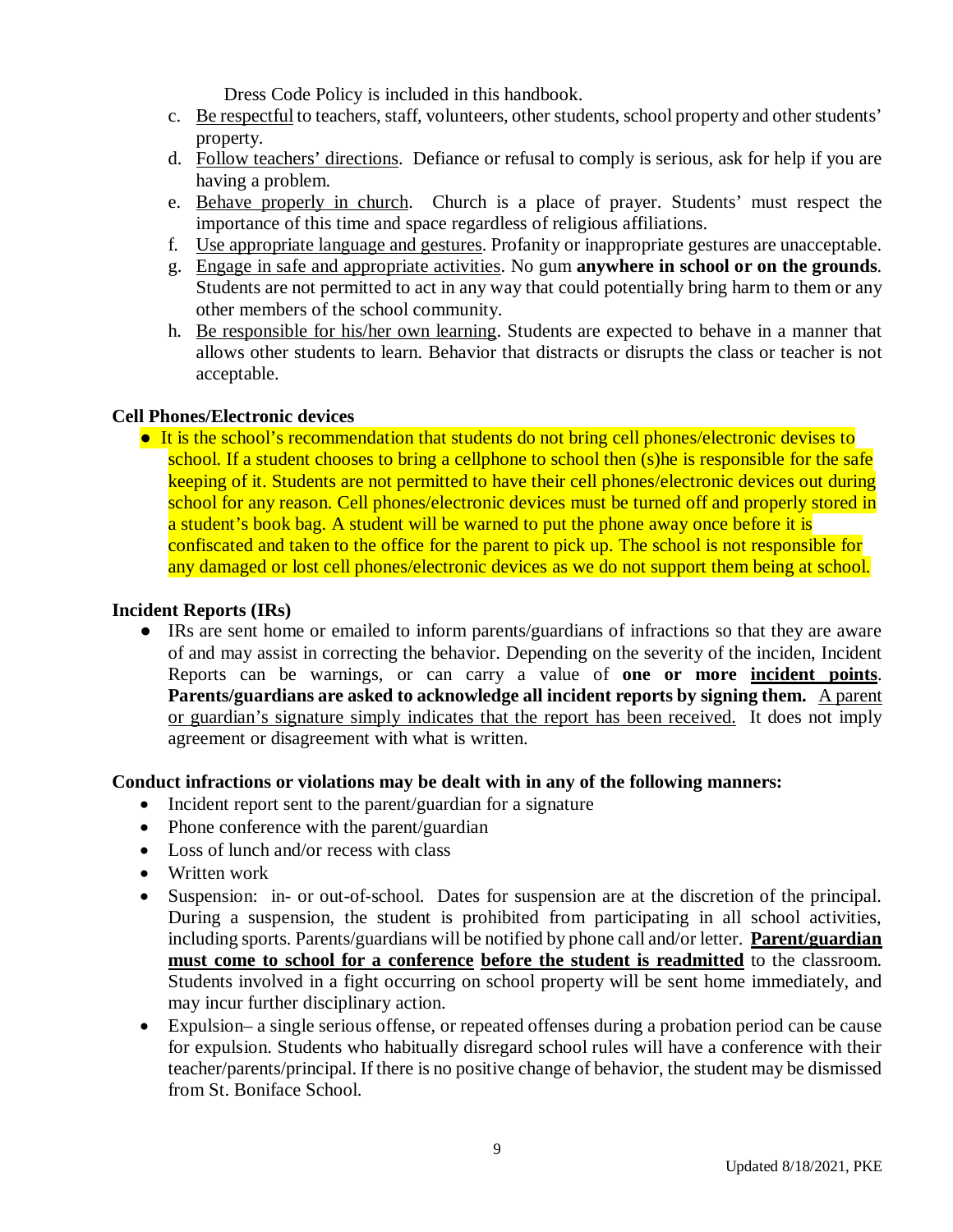#### **Inappropriate Conduct**

Possession or sale of drugs, alcohol, weapons, threats, and/or actions resulting in hurting the well-being of another member of the school community of St. Boniface itself are strictly prohibited and can result in immediate suspension up to expulsion.

All "inappropriate conduct" cannot be listed in any behavioral code. The School reserves the right to take disciplinary action as needed in a particular situation, in consultation with parents/guardians. Students' behavior outside the school day that negatively impacts students and/or reputation of the School or school programs is unacceptable. These issues can be dealt with by school disciplinary measures.

If it becomes apparent, in either the view of parents/guardians or the School Administration, that there are philosophical disagreements or incompatible understandings as to the discipline and/or appropriate behavior of a student, the student will need to be withdrawn from the school.

The listings above are general school rules for everyone. Individual teachers may establish rules and procedures for their own classrooms.

Incident Points Accumulated in One Quarter:

Accumulation 5 incident points: Loss of lunch recess for three days.

Accumulation of 10 Points: Loss of lunch with class and lunch recess for a week. Written work may be assigned during that time. Failure to observe the recess or detention penalty may result in a suspension.

Accumulation of 15 Points: An in- or out-of-school suspension. Students are required to make up class work missed during the suspension. A conference with the student and parents must be held prior to readmission.

\*\*\*Any student receiving more than one suspension may need to be withdrawn. All **suspensions** accumulate over the course of the year, whether they are from 15 incident reports or administrative action for a serious offense.

Accumulation of 20 Points: a meeting by the teaching team to discuss the student's future at St. Boniface. Conduct issues that reach this level usually result in dismissal.

Accumulation of incident points starts over each quarter.

Below is a summary of the above discipline information.

| <b>Number of Accumulated Points</b> | <b>Consequence</b>                                                                               |
|-------------------------------------|--------------------------------------------------------------------------------------------------|
|                                     | <b>Loss of lunch recess for three days</b>                                                       |
|                                     | Loss of lunch with class and lunch recess for a week                                             |
|                                     | Suspension. Re-entry requires any missed work to be<br>completed and parent/guardian conference. |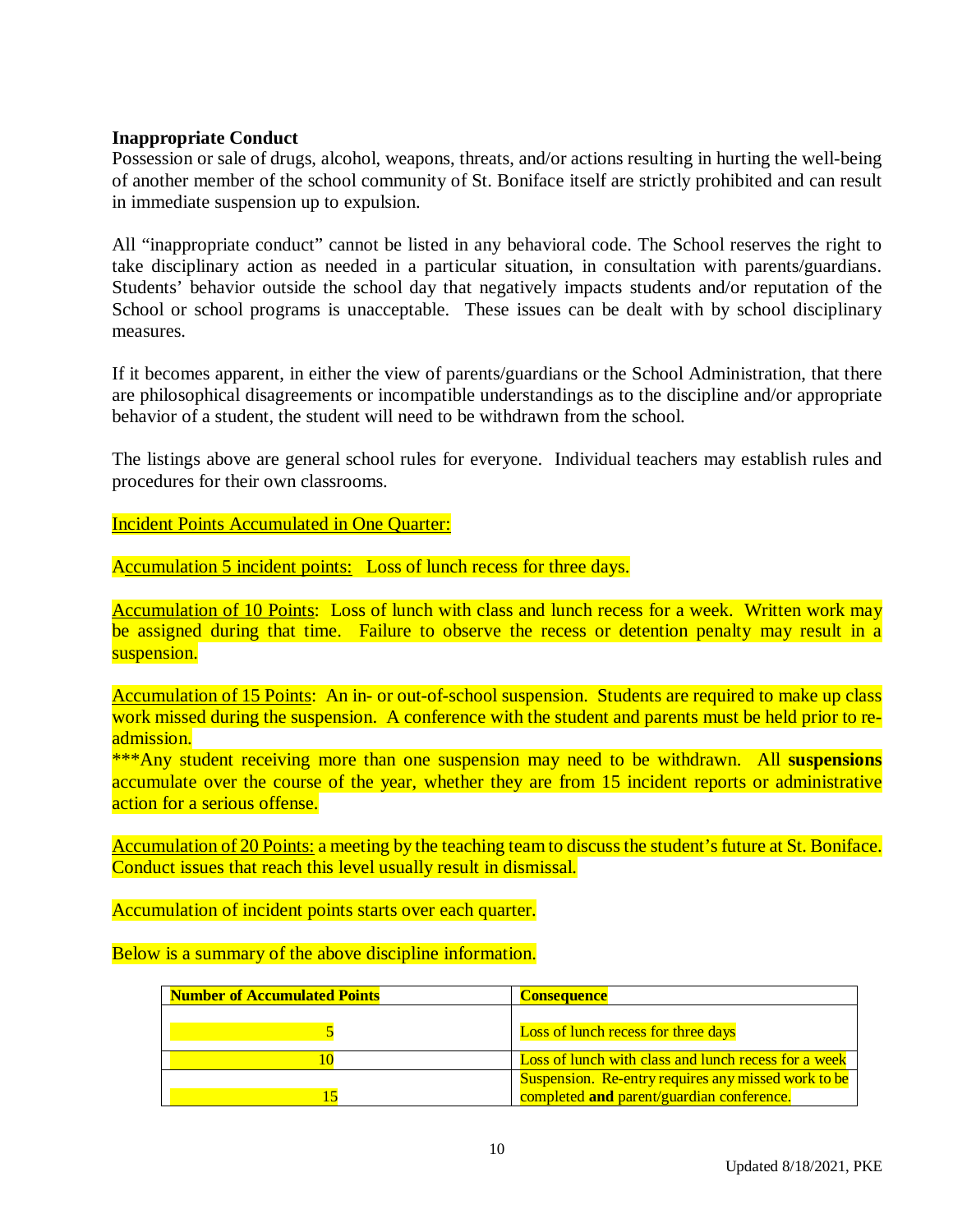| Meeting with the teaching team and administration to |
|------------------------------------------------------|
| discuss the student's future at St. Boniface School. |
| <b>Possible dismissal.</b>                           |

#### **SAFETY**

To build good safety habits in children, we all have to cooperate. Families are asked to instruct the children in the importance of:

- Obeying staff members
- Crossing only at intersections and crosswalks
- Refusing to talk to strangers or to go with any stranger
- Never opening the outside school doors to anyone
- Going directly home from school
- Respecting other people's property (lawns, bushes, fences, etc.)
- Obeying bus regulations.
- Students may only be dismissed to parents, guardians and those who have parent/guardian approval.

#### **Fines**

If furniture, books or equipment are destroyed or marred deliberately or through carelessness, the student will be fined according to the expense entailed. Students/families are responsible for the cost of damaged or lost books. A replacement name tag is \$3.00.

#### **Student Property Inspection**

"School administrators may inspect any student's property at any time for any reason without prior notice. This property includes, but is not limited to, desks, computers, and lockers. Additionally, any personal items are subject to inspection at any time and for any reason, without prior notice, as a condition of bringing them onto or taking them from the School's premises. Such items include, but are not limited to, motor vehicles, packages, lunch boxes or lunch bags, containers, backpacks, duffel bags, book bags, brief cases, purses, and pockets. An inspection does not imply wrong-doing by the student being inspected. A student and his or her parent or guardian's consent to inspection of personal items is a condition of enrollment and attendance at the school. Refusal to consent may result in disciplinary action, up to and including expulsion, even for a first refusal. *(Catholic School Office)*

#### **UNIFORM POLICY**

It is generally accepted by educators that the manner in which children are dressed influences both their behavior and their performance. The Dress Code at St. Boniface School is an effort to maximize the advantages that can be derived in this regard, and discourage competition in dress among students.

| Grade        | <b>Item</b>                     | <b>Material</b>                                   | <b>Color</b>       | <b>Restrictions</b>                                 |
|--------------|---------------------------------|---------------------------------------------------|--------------------|-----------------------------------------------------|
| All Students | <b>Slacks</b>                   | Cotton/polyester<br>corduroy, wool                | Navy, <b>Black</b> | Plain, no visible<br>label, plain belts<br>if loops |
| All Students | Blouses/polo or<br>dress shirts | Poly-cotton,<br>oxford cloth, knit<br>with collar | White              | Plain, no visible<br>label, and worn<br>tucked in   |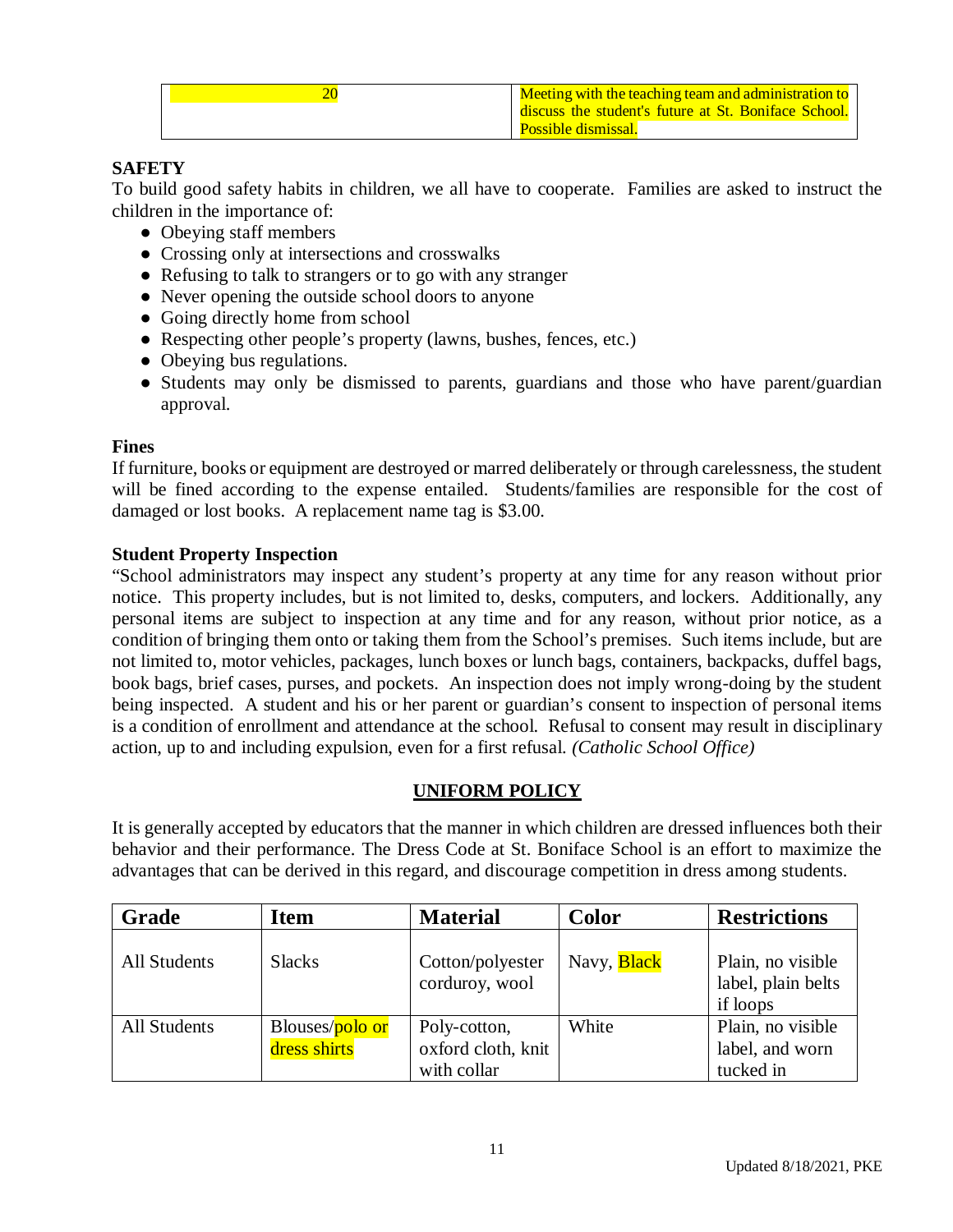| <b>All Students</b>               | $Socks - knee-$<br>high socks, crew<br>socks, sport<br>socks, tights or<br>leggings |                             | Red, white,<br>black, or navy<br>blue                | Entire ankle must<br>be covered.<br>Leggings/tights<br>must be solid<br>color red, white,<br>black, or navy<br>blue. |
|-----------------------------------|-------------------------------------------------------------------------------------|-----------------------------|------------------------------------------------------|----------------------------------------------------------------------------------------------------------------------|
| <b>All Students</b><br>(Optional) | <b>Walking shorts</b><br>(April 1 to<br>October 1)                                  | Cotton/polyester            | Navy, <b>Black</b>                                   | Plain, no visible<br>label                                                                                           |
| <b>All Students</b><br>(Optional) | Sweaters:<br>cardigan, v-neck,<br>vests. School<br>logo sweatshirt                  | 100% acrylic<br>knit        | <b>Black</b> , Navy<br>blue, red, or<br>white        | Plain, no visible<br>label                                                                                           |
| $K-2$ Girls                       | Uniform jumper<br>(Order from<br>Schoolbelles)                                      | School plaid                | School plaid                                         | May be no shorter<br>than 3 inches<br>above knee                                                                     |
| $3-8$ Girls                       | Uniform skirt<br>(Order from<br>Schoolbelles)                                       | School plaid                | School plaid                                         | May be no shorter<br>than 3 inches<br>above knee                                                                     |
| 3-8 Girls<br><b>All Students</b>  | <b>Skorts</b><br><b>Shoes</b>                                                       | dress shoes or<br>gym shoes | <b>Black</b>                                         | Boots, sandals,<br>slippers, slides,<br>Crocs, Uggs, etc.                                                            |
| <b>All Students</b>               | Headwraps,<br>hijabs, and<br>headbands                                              |                             | <b>School colors:</b><br>black, red,<br>and/or white | <b>Bonnets,</b><br>bandanas, durags,<br>hats. No visible<br>messaging/labels                                         |

Schoolbelles School Uniform, 5718 Harrison Ave., Cincinnati, Ohio 45248 (513) 921-3417 [www.Schoolbelles.com.](http://www.Schoolbelles.com.) Our plaid is S2496.

In the interest of safety, and of eliminating distractions and "competition" among students over clothing and personal appearances:

- Items of the uniform not bought from the uniform company must be comparable in both pattern and color to articles sold by Schoolbelles.
- Make-up is not permitted.
- Hair extensions, wigs, etc. must be natural hair colors. Students not in compliance will be given 48 hours to fix the situation or stay home until it is changed.
	- o Hair and hair accessories that distract a student's attention to learning or disrupt the learning environment are discouraged and may need to be removed/changed if they present a problem.
- **•** Jewelry must be school appropriate and non-disruptive to the learning environment.
- Earrings:
	- o One piercing per ear
	- o Gauges, facial piercings, ear bars, etc. are prohibited
- Artificial or natural fingernails should be school appropriate, less than a  $\frac{1}{2}$  an inch and not disrupt the learning environment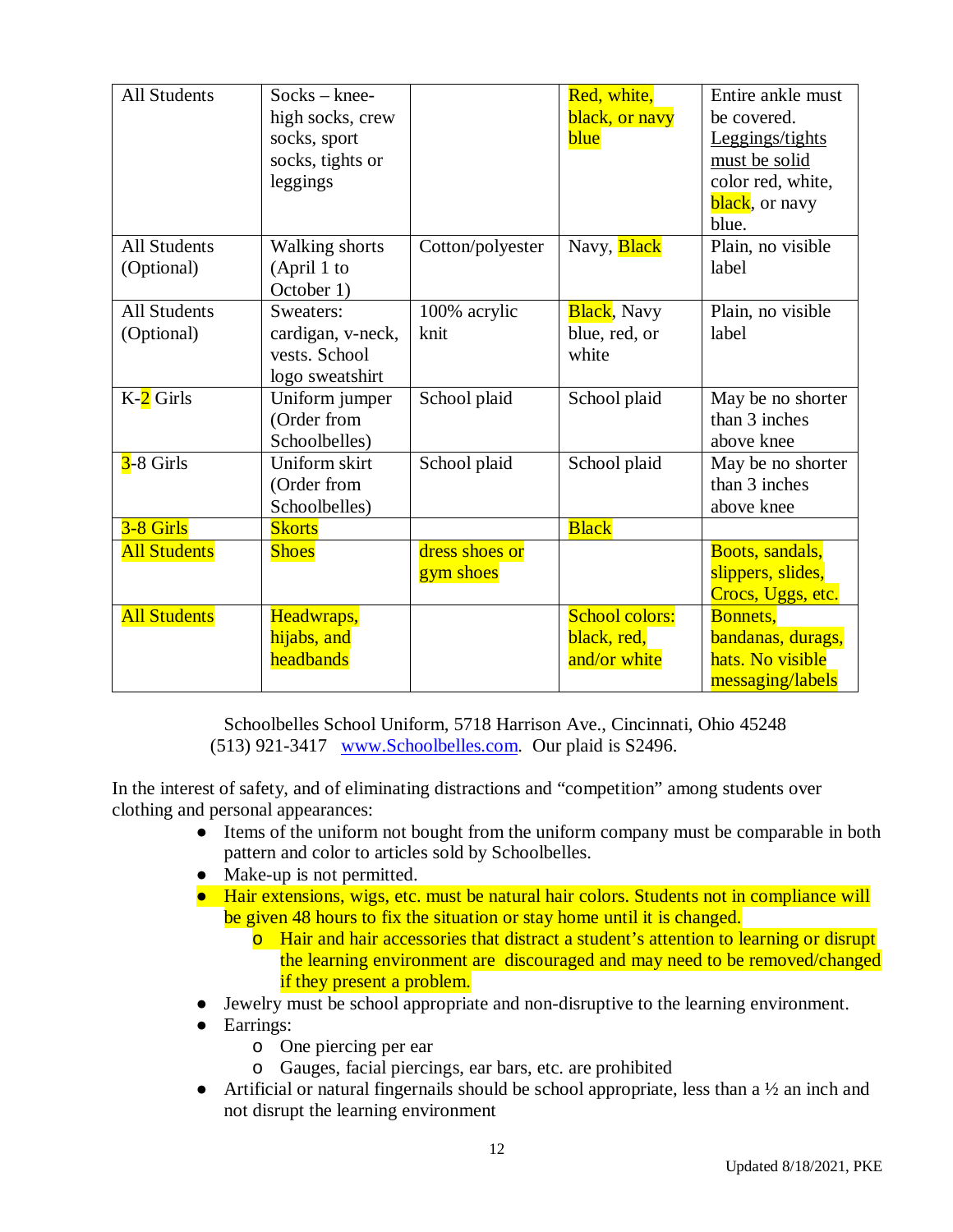- Girls may wear leggings (red, white, black or navy blue, no trim details) with the uniform jumper/skirt when extra warmth is needed.
- "St. Boniface" sweatshirt may be worn anytime.
- Shirts and girls' undergarments worn under the uniform shirts or blouses must be solid neutral with no collar. Only white turtlenecks may be worn.
- Long key chains may not be worn around the neck for safety reasons. Cloth key holders may be worn, if necessary.
- Boots may not be worn during the school day.
- All students should have a backpack with no wheels.
- Out of Uniform Days: Dress must be appropriate with no holes in jeans, no tight fitting jeans, and no leggings as pants. Shoes are to be appropriate and safe for school activities, completely enclosing the foot. Clothing should not display any inappropriate language or images.
- **Please put students' names on all sweaters and coats.**
- Students are not to wear clothing tied around the waist and trousers/slacks are to be worn at the waist.
- Students may be permitted to call home for replacement items in the event of a dress code violation. Subsequent dress code infractions will result in disciplinary consequences.
- Each student is given a name tag and is to wear it during the school day. Carelessly broken or lost name tags are \$3.00 to replace

#### **HARASSMENT, INTIMIDATION, & BULLYING POLICY**

It is the policy of St. Boniface School that any form of harassment, intimidation, or bullying, regardless of where, how, or when it takes place, is expressly forbidden. The School's internet and computer system may not be used to engage in harassment, intimidation, or bullying. The "Student Responsible Use of Technology" form must be signed by each student and on file with the School.

#### **The School reserves the right to impose discipline for harassing, intimidating, bullying, and other inappropriate behavior that takes place off School grounds and outside School hours.**

#### **Definition of Terms:**

"Harassment, intimidation, or bullying" means either of the following: Any intentional written, verbal, electronic, or physical act that a student has exhibited toward another particular student more than once and the behavior both:

- o Causes mental or physical harm to the other student;
- o Is sufficiently severe, persistent, or pervasive that it creates an intimidating, threatening, or abusive educational environment for the other student.

"Harassment, intimidation, or bullying" also means **electronically transmitted acts** i.e., by Internet, social media/network, blog, cell phone, personal digital assistance, wireless hand-held device, or other electronic communication device, that a student has exhibited toward another particular student more than once , causing the conditions above.

In evaluating whether conduct constitutes harassment, intimidation, or bullying, special attention should be paid to the words chosen and the actions taken, whether such conduct occurred in front of others or was communicated to others, how the offender interacted with the victim, and the motivation, either admitted or appropriately inferred. Accordingly, what may constitute harassment, intimidation, or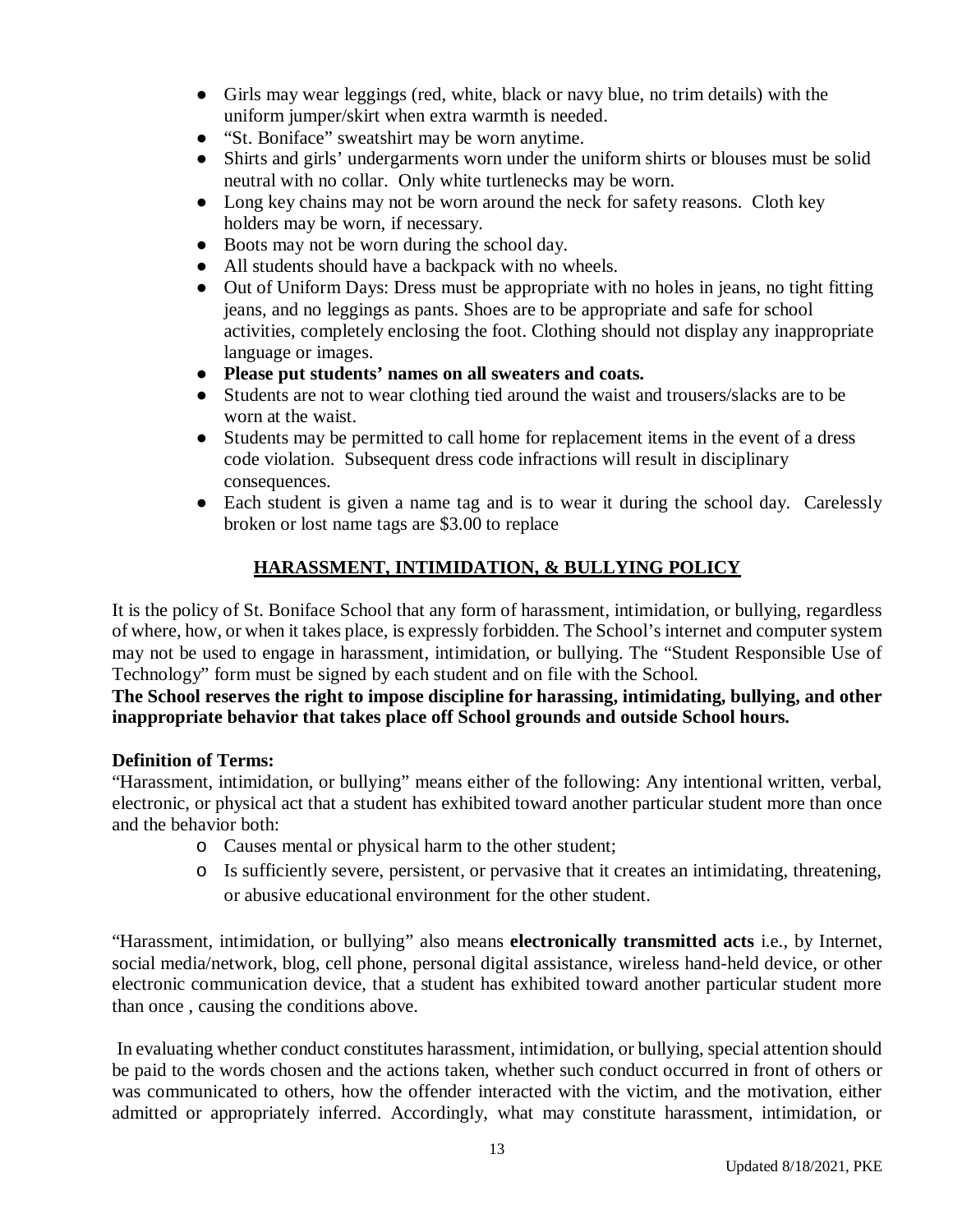bullying in one circumstance might not constitute such in another. As in all disciplinary matters, the School will make this determination utilizing its educational discretion and judgment.

Students, parents, guardians, staff and other persons may file a written complaint of conduct they consider to be harassment, intimidation, or bullying. Students may verbally dictate their concerns to an adult who will file the complaint in their name. Students may ask to have their name held in confidence. The Principal or her designee will promptly investigate the complaint. If the complaint is verified, action will be taken to end the behavior. If the complaint cannot be verified, the situation will be monitored. In either case, the reporting party will be notified of the outcome. Allegations of criminal misconduct may be reported to law enforcement.

As in any situation involving misconduct, the school reserves sole judgment and discretion in disciplining students based on the particular circumstances of each incident, including but not limited to the respective age(s) of the student(s), the student(s)' perceived maturity level, the conduct at issue, the student(s)' attitude and degree of cooperation, the student(s)' disciplinary history, and any other aggravating or mitigating circumstances the School deems present. Nothing in this section, or anywhere else in this Handbook, limits or otherwise constrains the School's authority, discretion, judgment, or responsibility in any student disciplinary matters.

Archdiocese of Cincinnati Education policy 406.05, adopted June 30, 2018

#### **HEALTH and WELLNESS POLICY**

St. Boniface School complies with the minimum immunization requirements set forth by R.C. 3313.67 and 3313.671. Although St. Boniface complies with those minimum immunization requirements, it also retains discretion to enforce stricter requirements at any time, for instance, by requiring vaccination even over a guardian's conscience or religious conviction objection or by revoking a previous exception.

For the sake of other students and school personnel, parents/guardians need to **keep children home** if there is evidence of illness: sore throat, fever, nausea, rash, swollen glands, abdominal pain, watering eyes, etc.

Students who have been absent due to whooping cough, measles, mumps, diphtheria, chicken pox, scarlet fever or mononucleosis are required to have a release from their family doctor before readmission.

The school health professional conducts routine checks in vision, hearing, dental care, and postural screening (grades 6,7,8). The school maintains a complete record file.

Before a student enters grade 7, evidence must be produced that they have received additional immunization for diphtheria, tetanus, and pertussis (Tdap) and MCV4 (meningococcal-serogroup A,C,W. and Y).

The following policy of State "School Health Services" will be observed at St. Boniface School; therefore:

The school health professional or designee may administer a school-hour dose of medication to a student at school according to the following directions:

- 1. The medication must be one prescribed by an M.D.
- 2. Parent/Guardian must provide the school with the Administration of Medication Form,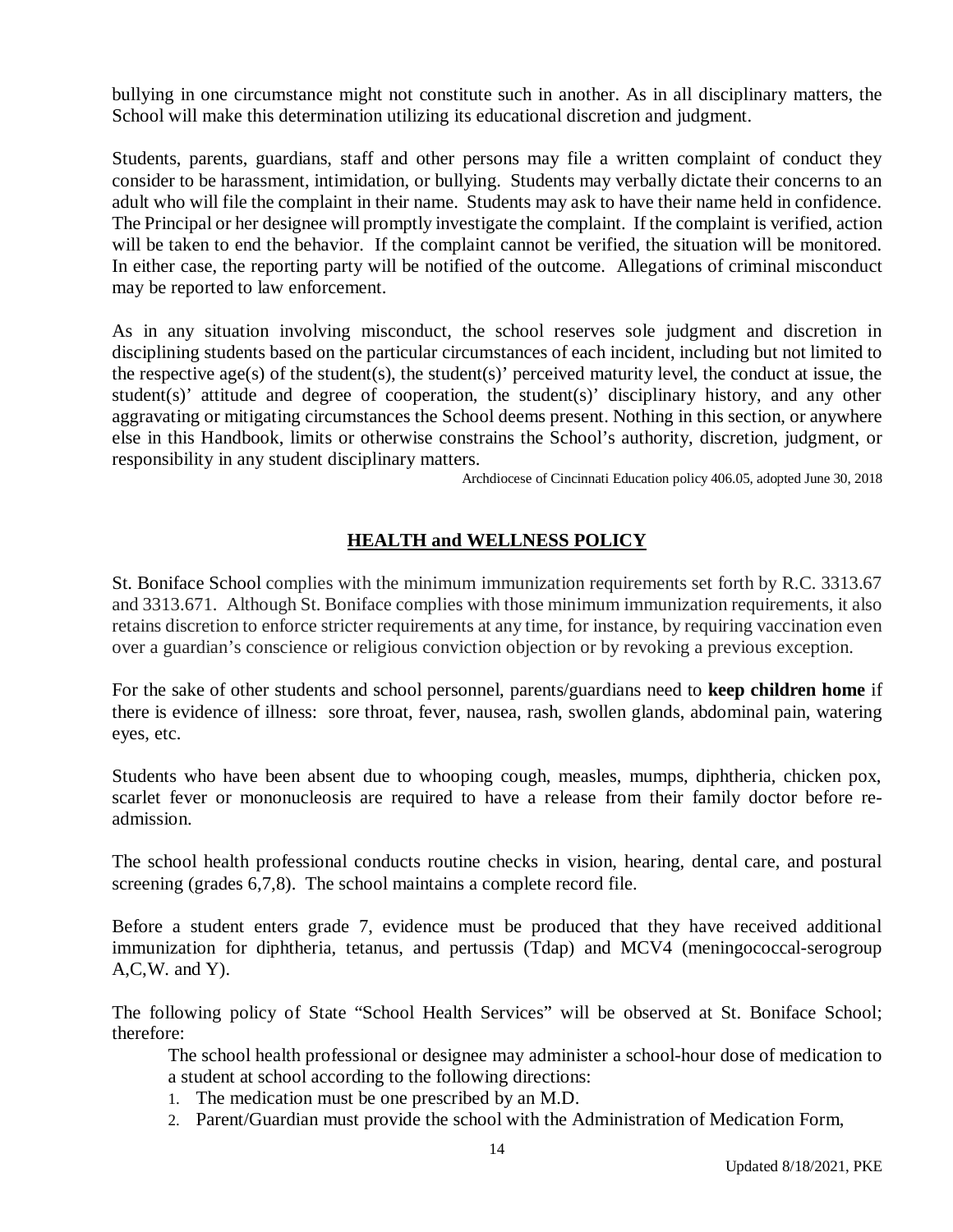signed by both the prescribing physician and the parent/guardian.

- 3. The parent or guardian must bring the prescribed medication to the school office with the container clearly marked by the pharmacist, giving the name of the child, dosage, directions, name of physician and prescription number.
- 4. The health professional or designee will administer the medication in such a way as to observe personally that the medication has been taken (swallowed or otherwise received).
- 5. The health professional or designee will keep the medication in a locked place.

**IMPORTANT:** Please note that this policy **prohibits the dispensing of an over-the-counter medication**, such as aspirin, Tylenol, or other non-prescription medication **without written parental/guardian permission.** Phone calls home will not suffice for written permission.

#### **Illness/Injury**

- Should a child become ill in school, the parent/guardian will be contacted. Families are asked to have contact numbers on file where someone can be reached at all times. Emergency procedure information is on file in the office and we ask that you keep telephone numbers up-to-date. Please notify the Office of any change.
- An assessment is made by school personnel of any child who is injured at school. Parents/guardians may be contacted if the injury appears to warrant further attention. A note is usually written or a call is made if the child is not sent home.

#### **Student Pregnancy**

In the event that a student at St. Boniface School becomes involved in a pregnancy, decisions concerning continued attendance will be made by the Administration and in collaboration with the student and his/her parents or guardians. Each occurrence will be handled on an individual basis in a sensitive manner, taking into account the needs of the student, and the school community. Counseling services will be available to assist in the implementation of the decision. (Archdiocese of Cincinnati)

#### **Nutritional Wellness**

Nutrition education

- St. Boniface will implement the health objectives relating to diet, nutrition, and exercise as stated in the 2006 Archdiocesan Graded Course of Study for Science and Health.
- Nutrition guidelines and suggestions for healthy food choices, and/or other messages related to health and nutrition will be posted in or near the school cafeteria.
- St. Boniface's lunch periods will be scheduled to provide nourishment within a reasonable time frame from the start of the school day.
- Recess and/or snack breaks will be provided for students as needed to maintain energy levels.

Physical Activity

- All students will participate in the school's physical education program.
- Physical education programs will implement the objectives of the 2006 Archdiocesan Graded Course of Study for Physical Education.
- All grade levels will have access to recess according to the school's schedule.
- Discipline will be administered in ways other than depriving a student of physical education class.
- Students will be encouraged to participate in school and community sports programs, and to be physically active outside of school.

Other School-Based Activities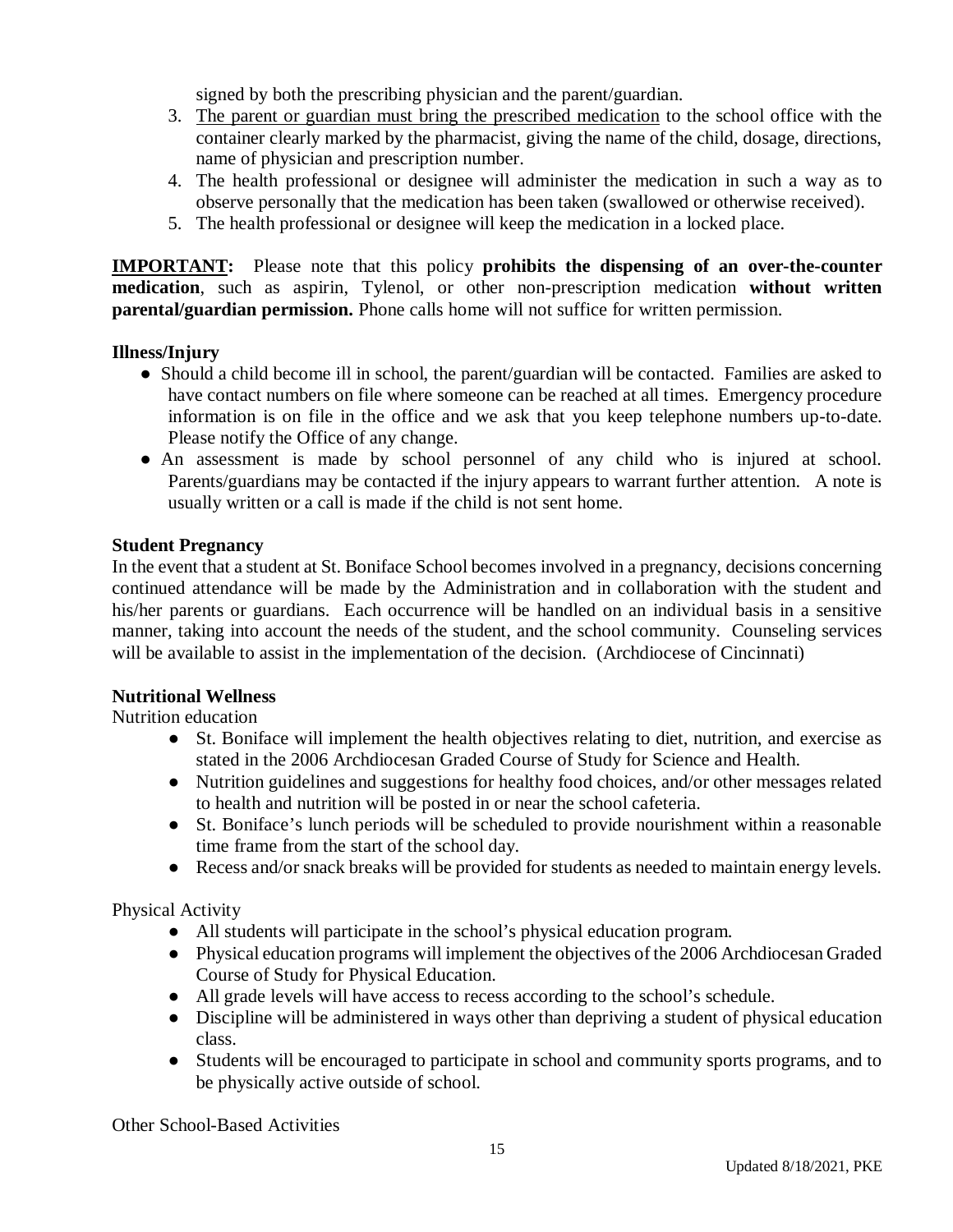- St. Boniface encourages the use of non-food rewards for student behavior.
- St. Boniface further encourages teachers and parents/guardians to provide healthy snacks, and to minimize sugary treats for classroom celebrations. Cupcakes are a problem to distribute, and often stain clothing. **Please celebrate birthdays with cookies, brownies or other treats rather than cupcakes. Health regulations require individually wrapped treats.**
- St. Boniface will provide parent/guardian education on nutrition and the benefits of physical activity through newsletters and/or parent/guardian meetings during the course of the school year.
- Teachers will offer training in nutrition as needed, and in physical activities conducive to learning and appropriate for classrooms.

Nutrition guidelines for all foods available on school campus during the school day.

- St. Boniface's lunch program follows nutritional guidelines established by the Ohio Department of Education, Office of Child Nutrition Services.
- Drinking fountains and/or water coolers are available throughout the building.
- No vending machine is available on the premises for the sale or food/drink.

Cafeteria

- There is a hot lunch program for the students. The cost of the lunch is \$2.40 per meal. Students who bring their lunches may buy milk for \$.40. The school does participate in the Federal Program sponsoring free and reduced cost lunches.
- **All students must eat something for lunch.** Breakfast is served at no cost to all students who arrive between 7:15-7:35 a.m. There is a healthy snack served each morning.
- St. Boniface School will continue to follow the state and federal guidelines and procedures for reimbursement for school lunch and breakfast programs.

Parties

• Contact the teacher ahead of time if you want to send food to school. Usually, if it is a birthday treat, it is passed out at lunch time in the cafeteria. Federal Lunch Program requires that all treats brought into the school cafeteria be individually wrapped. **Please do not send cupcakes or other non-wrapped treats!** If party invitations are passed out at School, every child in the class must receive one.

#### **STUDENT RECORDS POLICY**

Student records cannot be shared with anyone who is not the parent/guardian. Records cannot be released without the signature of parent or guardian except the records that are transferred to high schools for eighth graders. Only parents and legal guardians may request and/or obtain confidential information concerning a student. Records are not released until all obligations to the School are fulfilled. If there is any court document that supersedes the Family Education Rights and Privacy Act, P.L. 93-380, it must be presented at the time of registration or immediately when it becomes available. There is a form for parents/guardians to complete in order for the School to use photos of the students outside of the school setting.

#### **RESPONSIBLE USE OF TECHNOLOGY**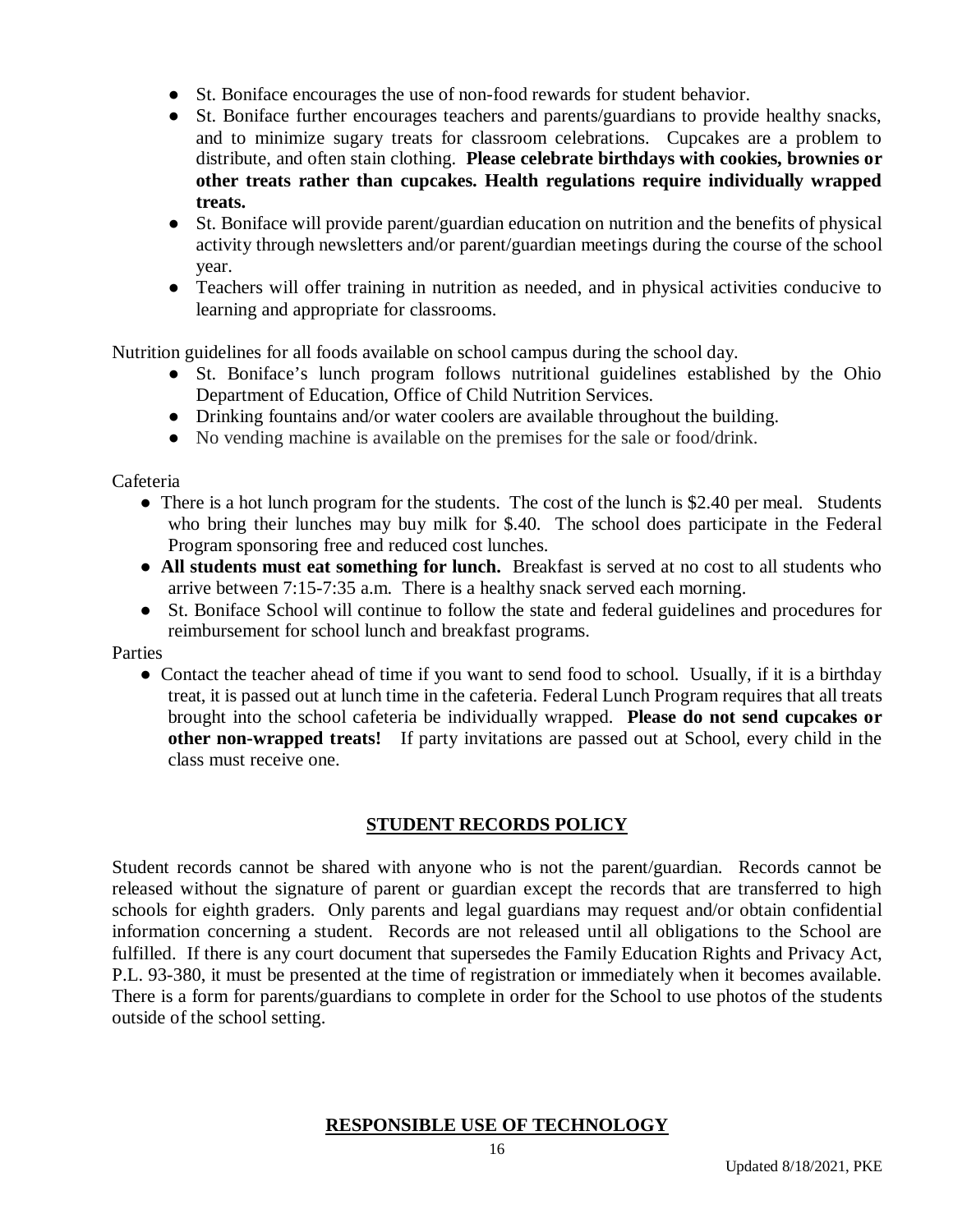All schools must have on file a signed Responsible Use of Technology Policy – User Agreement Form for any Student\* and/or adults (administrators, faculty and staff members, parents, volunteers, and other school-affiliated adults) using a school's technology resources, school's Internet account, school-sponsored account, or personal account to access the Internet. **All Internet access and use of other electronic communication technology is strictly limited to educational purposes**.

Students are not allowed to access personal accounts from school. School personnel (administrators, faculty and staff members) are allowed to access personal accounts at school but are subject to responsible use provisions herein. Catholic Schools of the Archdiocese of Cincinnati adhere to the Children's Internet Protection Act. Individual schools may be further governed by the policies of the Instructional Technology Centers or other Internet Service Providers. The school has the right to access any electronic devices on school property, including personal cell phones and electronic devices. **All information received or sent from school property remains the property of the school and is not considered confidential**. The school reserves the right to investigate and download the history of all school computers or electronic devices linked to school activities or incidents.

#### **School Technology Responsibility**

The school shall provide access to technological resources, including Internet, **for educational purposes only**. The school shall also provide training for students and teachers in the appropriate use of online behavior, interaction on social networking sites, cyber-bullying awareness and reporting of misuse of technology. The school shall take measures to provide for the safety and security of minors, supervise and monitor student access to all technological resources provided by the school, and guard against the access of objectionable material, in compliance with the Children's Internet Protection Act and the Archdiocesan Decree on Child Protection. Unauthorized disclosure, use, and dissemination of personal information regarding minors are forbidden.

#### **User Technology Responsibility**

The user shall access the school's technological resources **for educational purposes only**. Each user is responsible for information that is sent and received under his/her personal and/or school Internet account. Passwords are to be guarded and not displayed nor shared with others. The user must strictly adhere to copyright laws. In addition, unethical and/or illegal uses of electronic devices will not be allowed. Unauthorized access, including hacking or use of another person's account, is strictly forbidden. The user agrees not to bypass the school firewall, nor to harm or alter school property. The user agrees not to pirate, nor to submit, publish, and/or display any defamatory, inaccurate, abusive, obscene, profane, sexually oriented, threatening, harassing, racially offensive or otherwise illegal material, **on or off school property**; nor shall the user encourage the use, sale, or distribution of controlled substances. Any use in violation of any local, state, or federal law is prohibited and is a breach of the terms and conditions of responsible use. Also, any commercial use is strictly forbidden.

#### **Technology Disciplinary Action**

The school may take disciplinary action against school personnel, including students, who violate the Responsible Use of Technology Policy or other school or archdiocesan policies by means of inappropriate use of technology**. Disciplinary action may also be taken against those who use telecommunication devices to cause mental or physical distress to other members of the school community, whether these incidents take place on or off the school property**. Disciplinary action taken by school authorities may include revocation of access to technological resources, suspension, expulsion, and/or possible legal action.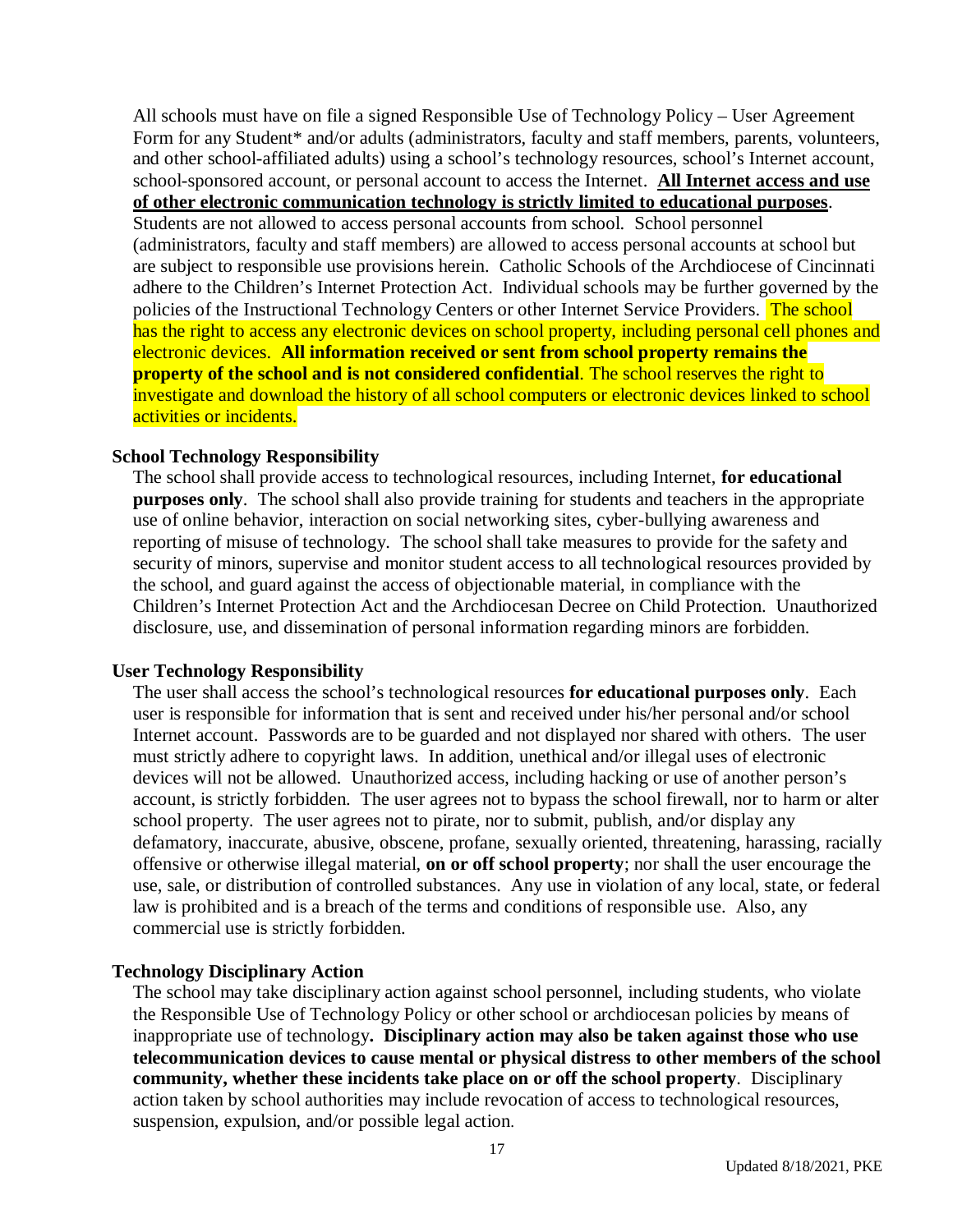#### **TUITION POLICY**

(effective July 1, 2020)

The actual tuition cost per pupil for the School Year 2021-2022 is **\$7,000.00.** Tuition assistance is based on the individual family's needs as designated through a family financial report.

St. Boniface Parish and the Archdiocese of Cincinnati have made a substantial financial commitment to families and students of the school. No family pays the full per student cost to educate a child; every family receives tuition assistance at some level.

Tuition assistance is available through:

- Catholic Education Foundation, <https://catholicbestchoice.org>
- Ohio EdChoice Scholarship Program (the state of Ohio "voucher" program) for academically or financially eligible students; <http://EdChoice.ohio.gov>

The School Administration is responsible to the Board for seeing that the tuition policy is upheld. To that end, the St. Boniface School Board establishes the following guidelines:

- 1) Students for whom the registration fee has not been paid may not begin the school year. The registration fee is nonrefundable.
- 2) At the end of each grading period, report cards may not be sent to families who are more than one-month delinquent in their tuition payments unless specific arrangements have been made with the school principal.
- 3) At the end of the school year, if families are delinquent in tuition payments, Students in Grade 8 may participate in the graduation ceremony, but records will not be forwarded to high schools nor will report cards be distributed until the tuition is paid in full, or special arrangements have been made with the principal. Any other fees due must be paid in full.
- 4) Students who transfer from St. Boniface School will not receive report cards nor will their cumulative records be sent unless all tuition due is paid or some special arrangement is made with the principal. Any other fees must be paid in full. Tuition for students who withdraw during the school year will be charged for any month in which the student was enrolled more than five (5) days

In turn, student's families have financial responsibilities that must be taken seriously. Specifically, families are expected to:

- a) Sign the tuition statement
- b) Make tuition payments on a regular basis.
- c) Notify the school immediately if financial circumstances change which prevent timely payment.

**The Annual Registration Fee** of \$25.00 per family, is not included as part of the Tuition Assistance. It is due at the time of registration.

**Tuition assistance** is available through:

- Catholic Education Foundation, <https://catholicbestchoice.org>
- Ohio EdChoice Scholarship Program (the state of Ohio "voucher" program) for eligible students; <http://EdChoice.ohio.gov>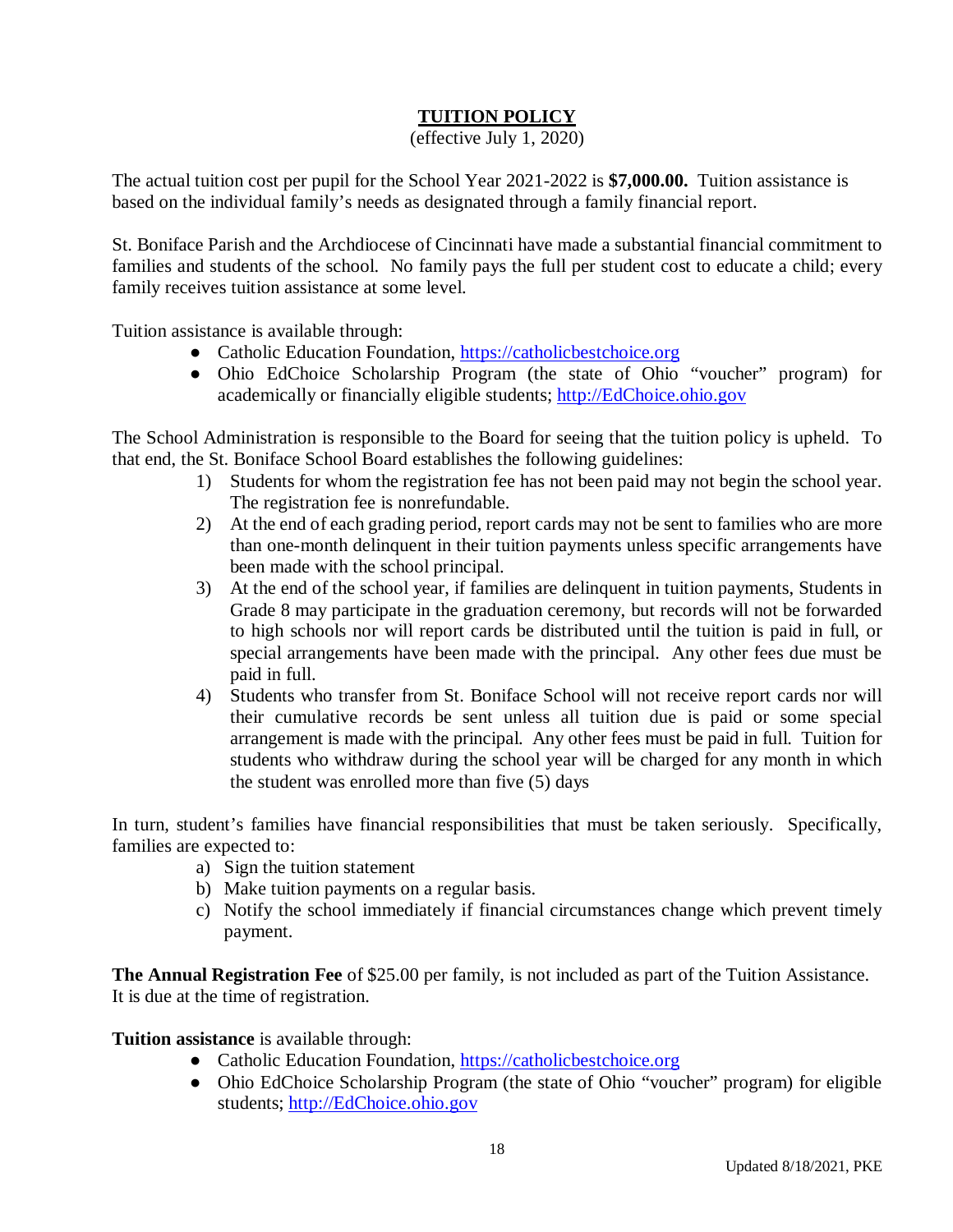**Ohio EdChoice Scholarship Program** and **EdChoice Expansion** (the state "voucher" program) is available according to their current guidelines. Once a student is accepted at St. Boniface, the family then applies for EdChoice funds through the school. **The State of Ohio makes this determination to accept or deny the application.** The maximum amount provided by these scholarships is approximately \$5,500 per student per year. Once accepted, students may renew their vouchers each year through Grade 12. EdChoice voucher checks are sent to the school in late October and in March . Parents/Guardians will be notified when the checks have arrived. Parents/Guardians will have two week to come into the school office to sign the check. For more information: <http://EdChoice.ohio.gov>

#### EXTRA CURRICULARS

#### **Athletics**

- Students in grades K through 8 have the opportunity to participate in school-sponsored sports: basketball, soccer, and volleyball. Information will be sent home when it becomes available each year. Families are asked to support the sport fundraisers, as these benefit all the children. Students who play sports must maintain satisfactory grades and have a good conduct record.
- Tae Kwon Do classes are provided to K-4 students weekly during Physical Education classes. Students can make arrangements to participate in Master Park's classes outside of school if they desire.

#### **Band**

• Instrumental music lessons are available weekly after school at a minimal cost to the families. Students are required to attend all combined concerts.

#### **Assemblies**

● Opportunities for students to attend a wide variety of assemblies are provided during the year. There is usually no cost to the students for these opportunities. Assemblies are held after each grading period. Certificates and prizes/awards are distributed. Families are invited to attend this assembly.

#### **Field Trips**

- Field trips are a privilege, but are also part of the school curriculum. Students must be able to be trusted to follow teacher directions and behave appropriately on field trips. A student's conduct may disqualify him or her from participating in field trips.
- It is necessary to have written permission for students to participate in class/school field trips. Forms will be sent home to be signed by the parent/guardian. If the signed form is not returned, the student may not go on the field trip. Verbal/phone permission cannot be accepted. Also, any student who does not have an Emergency Medical Authorization Form on file will not be permitted to participate. Field trips are related to the curriculum. Parents/guardians have the right to refuse permission for a field trip. In that case, the student should be kept home the day of the trip.

#### **FUNDRAISERS/OUTREACH**

#### **Fundraising**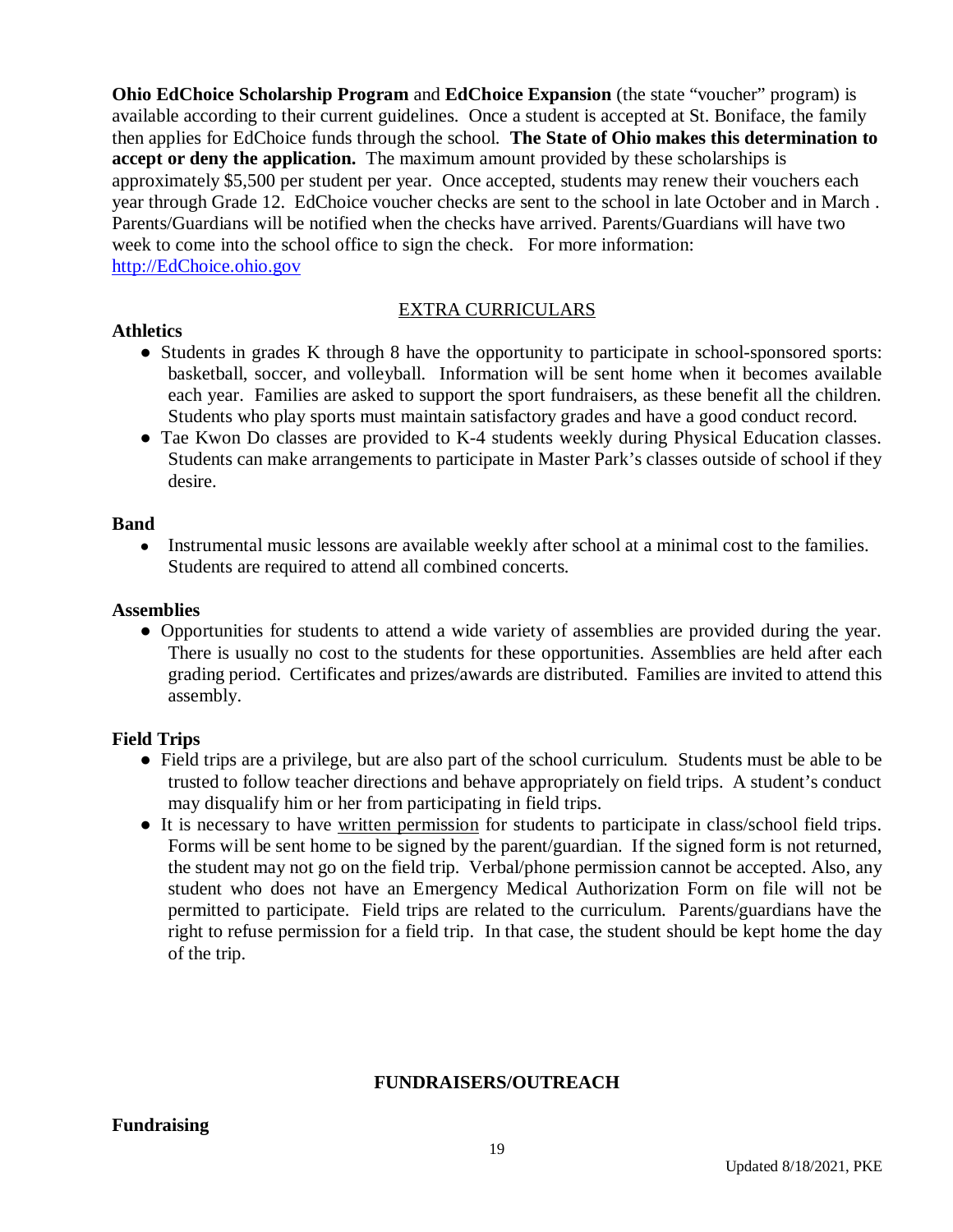- We make an effort to keep the fund raising activities of all organizations to an absolute minimum. Funds are needed, however, to provide various programs for the benefit of the students. Families are always free to participate at the level with which the family is comfortable. We support one national fundraiser each year.
- No collections (or fundraisers) of any kind will occur **at School without families being notified in writing.** We hope that all the School families will be able to help in these kinds of activities throughout the year, but there is no obligation to participate.

#### **Outreach**

• Outreach activities are sponsored by the School throughout the course of the year to assist those in need. We collect "tabs" from aluminum drink cans for the Ronald McDonald House; We collect Campbell Soup labels; we collect cancelled postage stamps for missions; we have one fundraiser during Catholic Schools Week for a group in need, and we support one other national fund raising effort during the year, such as the St. Jude Children's Hospital Math-athon. During Lent, the students are encouraged to sacrifice for needy children everywhere (Rice Bowls). Other local opportunities arise during the year for us to reach out to those in need. Families are encouraged to do what they can to support these efforts.

#### **FAMILY INFORMATION and COMMUNICATION**

#### **Thursday Folders**

● At St. Boniface School one of the most important tools of communication is the *Thursday Folder*. The folders are provided by the school and are sent home with each student each Thursday. They contain important information for all families. After looking through all the materials, parents/guardians are to sign the card on the dated line provided and have the students return the folder to school the next school day, usually Friday. Students are responsible to return these folders.

#### **Communication with Teachers**

● Parents/guardians who have concerns about their children or their progress are encouraged to contact the teacher first. If it seems necessary, the parents/guardians and the teacher can then discuss the issue with the appropriate administrator. Parents/guardians need to call for an appointment to meet with school personnel. Parents/guardians are asked to recognize their child's accomplishments, as well as their concern if he/she is not coping well with classroom situations. From time to time, papers are sent home for the parents'/guardians' information. Children are alert as to how you view these papers and if you are interested enough to ask questions concerning them and other work in school. If your child is doing poor work, the teacher will contact you; however, if you recognize indications of a lack of interest or progress, please contact the teacher. Do not wait for the teacher to call you in situations that are obvious to you. When a signature is required, it means that you have seen the material, not that you necessarily agree with what is written.

#### **Parent/Guardian and Teacher Conferences**

The parent/guardian/teacher conferences are formally held twice a year, on the return of the first report card, usually early November, and in early spring (March). At these times, families are required to meet with their child's teacher(s) to discuss the child's progress, his/her strong points and weak areas. From this mutual sharing both teacher and parent/guardian learn much that will benefit the child and contribute to his/her religious, social, and educational growth. Families are encouraged and most welcome to call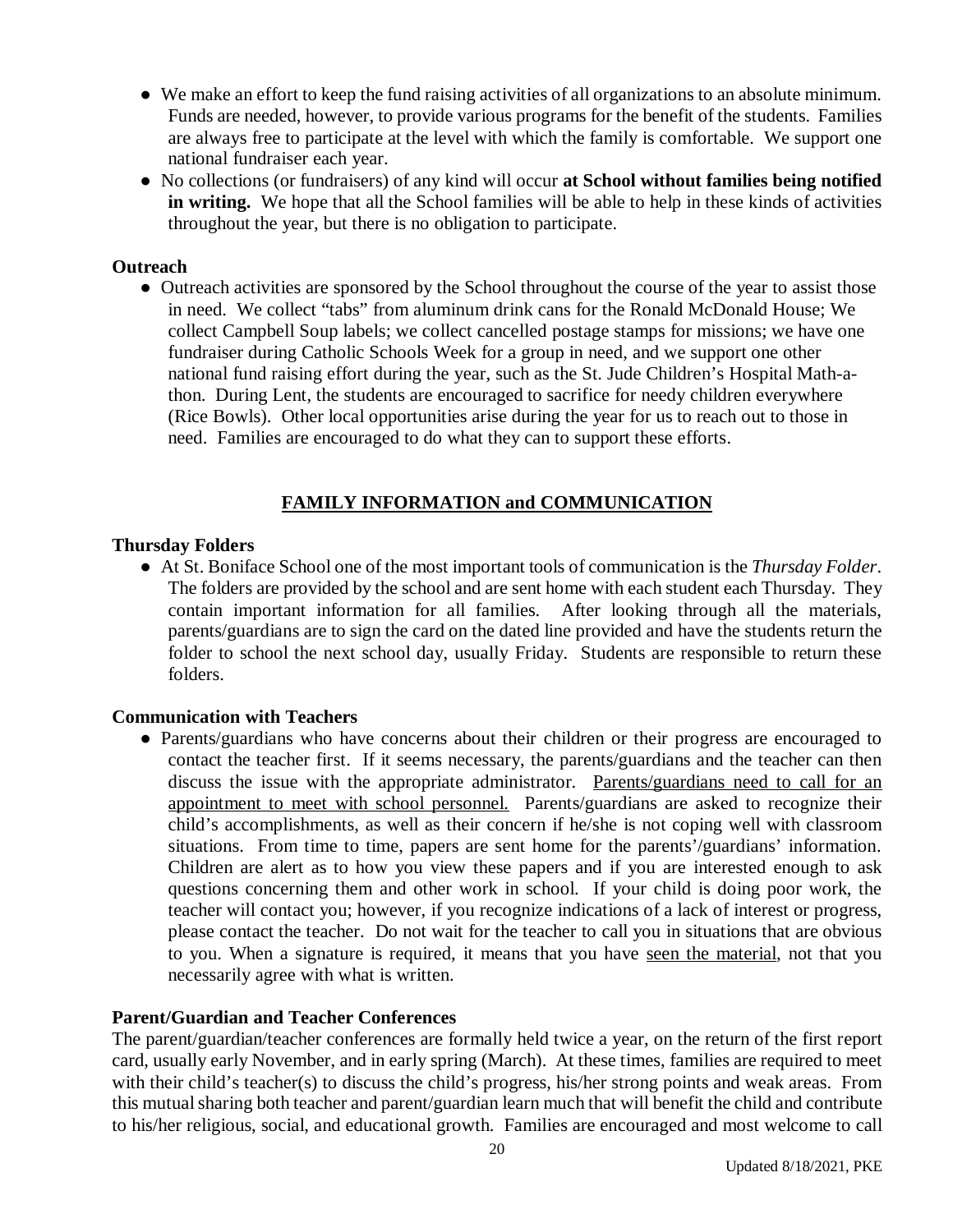teachers when they feel extra conferences are necessary for the child's progress. Teachers can be contacted by calling the school office and leaving a message. The teacher will call you back as soon as possible.

#### **Vacation/Family Holidays**

Taking vacations when school is in session is strongly discouraged. The School cannot give permission for this, and families must assume the responsibility for lessons missed.

#### **Visiting the School**

All visitors to the school must enter through the front door and must report directly to the school office. The school doors are always kept locked and are released by a master switch in the school office. Directions for admission are posted on the school doors. Students are directed to never open the door for any visitor.

If you wish to speak to or meet with your child's teacher, please call the School Office and leave your name, phone number, and the reason for your call. The teacher will return the call at his/her earliest convenience. Please do not come to school to meet with your child's teacher before or after school unless you have an appointment. Teachers have responsibilities for their classes at these times.

If you have to leave a message for your child for the end of the day, please call the school office before 1:30 p.m. and the message will be delivered. Students are not permitted to use any school telephone without permission. Before sending your child to school, please make sure he/she has everything needed for the day (books, assignments, lunch or lunch money, etc.). Families should plan all activities for the day (including how the child is getting home from school) before the child leaves for school in the morning so that nothing is forgotten and extra calls and trips are not necessary.

#### **Volunteers**

St. Boniface welcomes volunteers! "Regular volunteers" (3 hours or more per month) at the School must be fingerprinted by the Archdiocese of Cincinnati and must comply with Parish Safe safety training. "Non-regular volunteers;" e.g., for field trips or special one-time activities, are also needed. Teachers will contact families as needed in these cases.

#### **Calamity Days (weather related school closings)/School Closures**

If school must be canceled or delayed for any reason, families will be contacted by phone through the school's One Call system, an email will be sent out to students and families, and TV stations will have it on their school closing banners. The information will be reported in one of the following ways as "St. Boniface School, Northside is Closed"

The following closures/delays will impact whether or not we have school:

- "Cincinnati Public Schools are closed." (St. Boniface will be closed)
- "Cincinnati Public Schools are open with no yellow bus or van service today." ( St. Boniface will be closed)
- "Cincinnati Public Schools are on a 2-hour delay**."** (St. Boniface will be closed)

#### **TRANSPORTATION and ARRIVAL/DISMISSAL**

**ARRIVAL:** *Students should not arrive prior to 7:15 A.M.*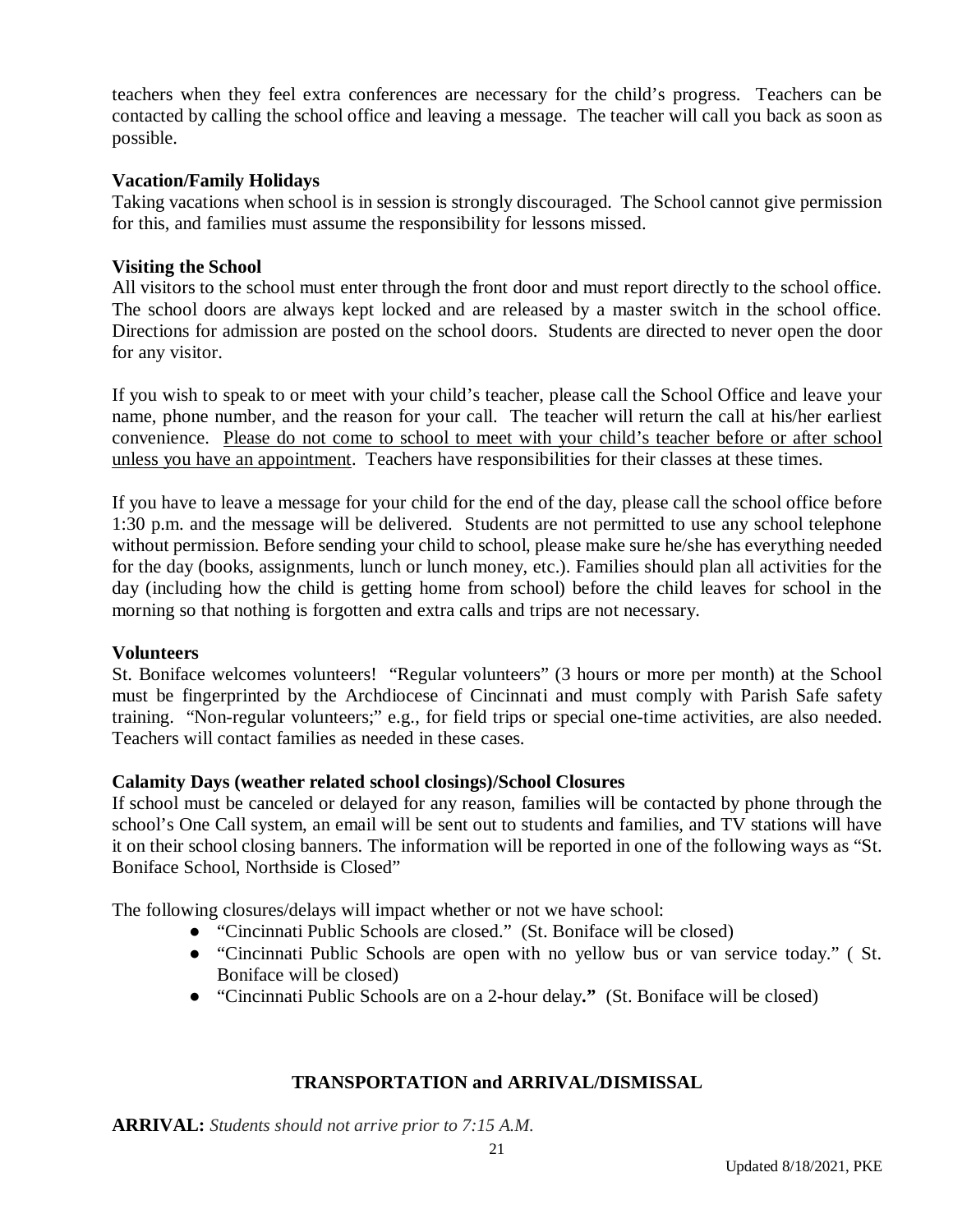#### **Car Riders:**

- **1.** Those arriving by car should ONLY enter the parking lot from Pell St./Gordon St. or Howland Pl. Cars should then proceed through the parking lot and exit toward Chase Ave.
- **2.** Drop off your student. Students may enter the doors nearest the baseball backstop beginning at 7:15 A.M., and they may proceed to the cafeteria to eat breakfast. If not having breakfast, students will need to proceed to the front of the building. Students not having breakfast will remain outside the front of the school building until 7:30, which is when all students receive permission to go to their homerooms.

#### **Walkers and Bus Riders:**

Those arriving by bus or foot should proceed to the front of school. Doors will open at 7:15 A.M. for breakfast. Those not having breakfast will remain outside until 7:30, which is when all students receive permission to go to their homerooms.

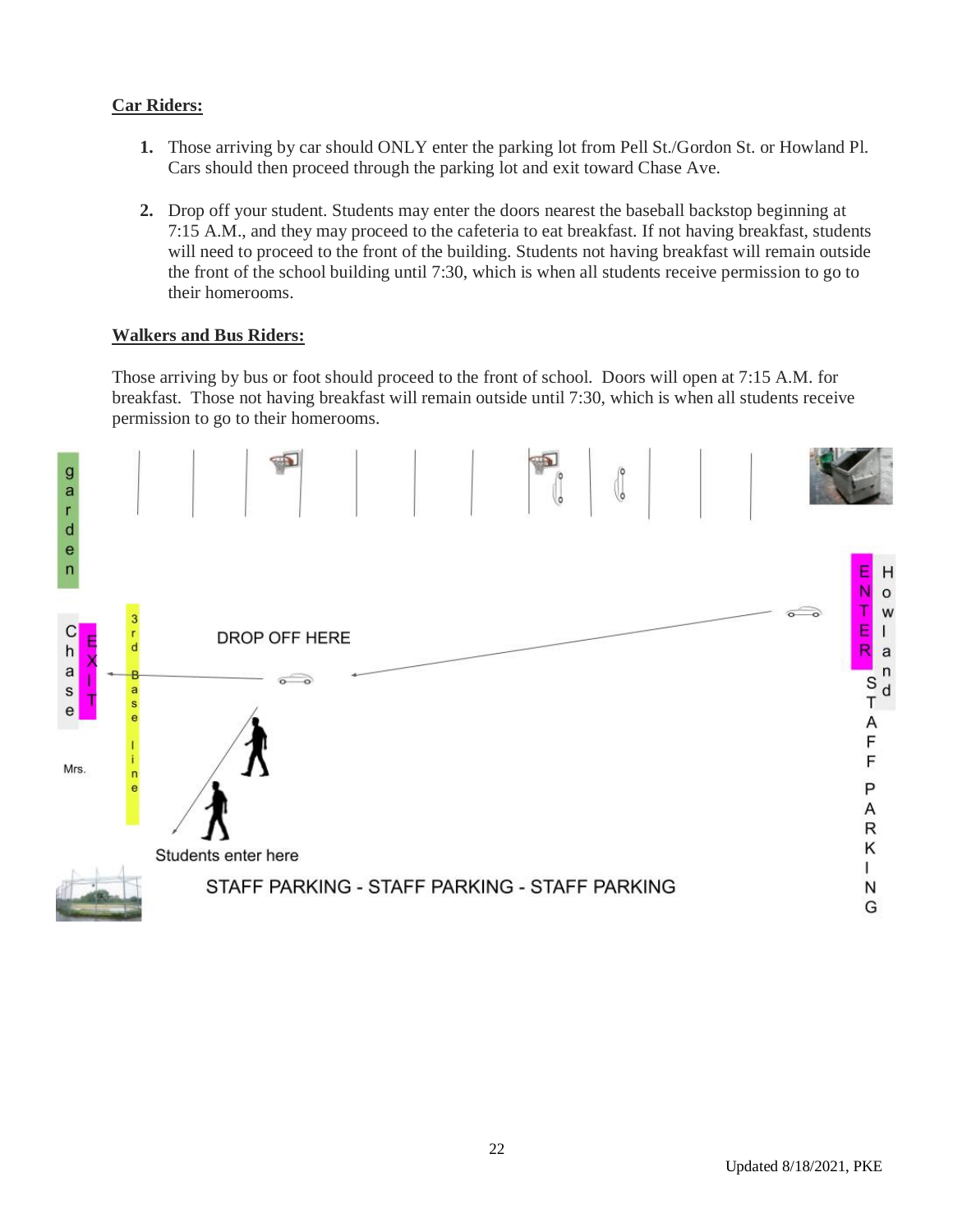#### **DISMISSAL:** *Dismissal of students will occur at 2:15 P.M.*

In an effort to maintain the safest possible environment for our students and families, please read and follow the expectations below for dismissal of students at the end of the day. Cars should not arrive prior to 2:00, as the lot is for student use until that time.

All students will exit through the door nearest the baseball backstop. Students must remain behind the yellow 3rd base line to search the lanes for their car. At approximately 2:20, students without rides must go back to the baseball diamond to wait. Gates will be opened by Mrs. Childs and Mrs. Mock, and then Mrs. Childs will direct one lane at a time to exit, beginning with lane 1. Mrs. Chandler, and Ms. Thompson will remain with the students at the baseball diamond. Once the lanes are emptied, the remaining students may locate their parked car.

- 1. **Cars must stay between the cones, filling each lane to capacity beginning with Lane 1. Cars must pull up as far as possible.** Once Lane 1 is at capacity, begin filling Lane 2. Continue filling lanes in numerical order. Mr. Paul and Ms. Hampton will assist in assigning lanes.
- 2. **Cars should never pull around a car that is loading.** Often times the few seconds that may be saved for one leads to a dangerous situation in the parking lot for others. Please practice patience. Safety of our students is the number one priority.
- 3. **No cars may exit the parking lot until students are safely in their cars.** Once the students have been dismissed from the building and had time to load into their cars, cars will be directed from the lanes to exit, beginning with Lane 1, then Lane 2, and so on. Mrs. Childs will assist in the dismissal of each lane.
- 4. **If cars are not in a lane when it is time for students to be dismissed, those cars will need to pull into a lined parking spot located under the basketball hoop.** Student will be kept behind the 3rd base line until all lanes of cars dismiss. After all lanes dismiss, students that initially did not have a ride will be permitted to go to the cars that are parked. Mrs. Mock will assist with this.
- 5. **All cars should follow normal school and traffic laws AND school appropriate rules.** Please, no pets brought onto school property. Please refrain from using cell phones while driving. Please refrain from blaring music, especially that which contains profanity.